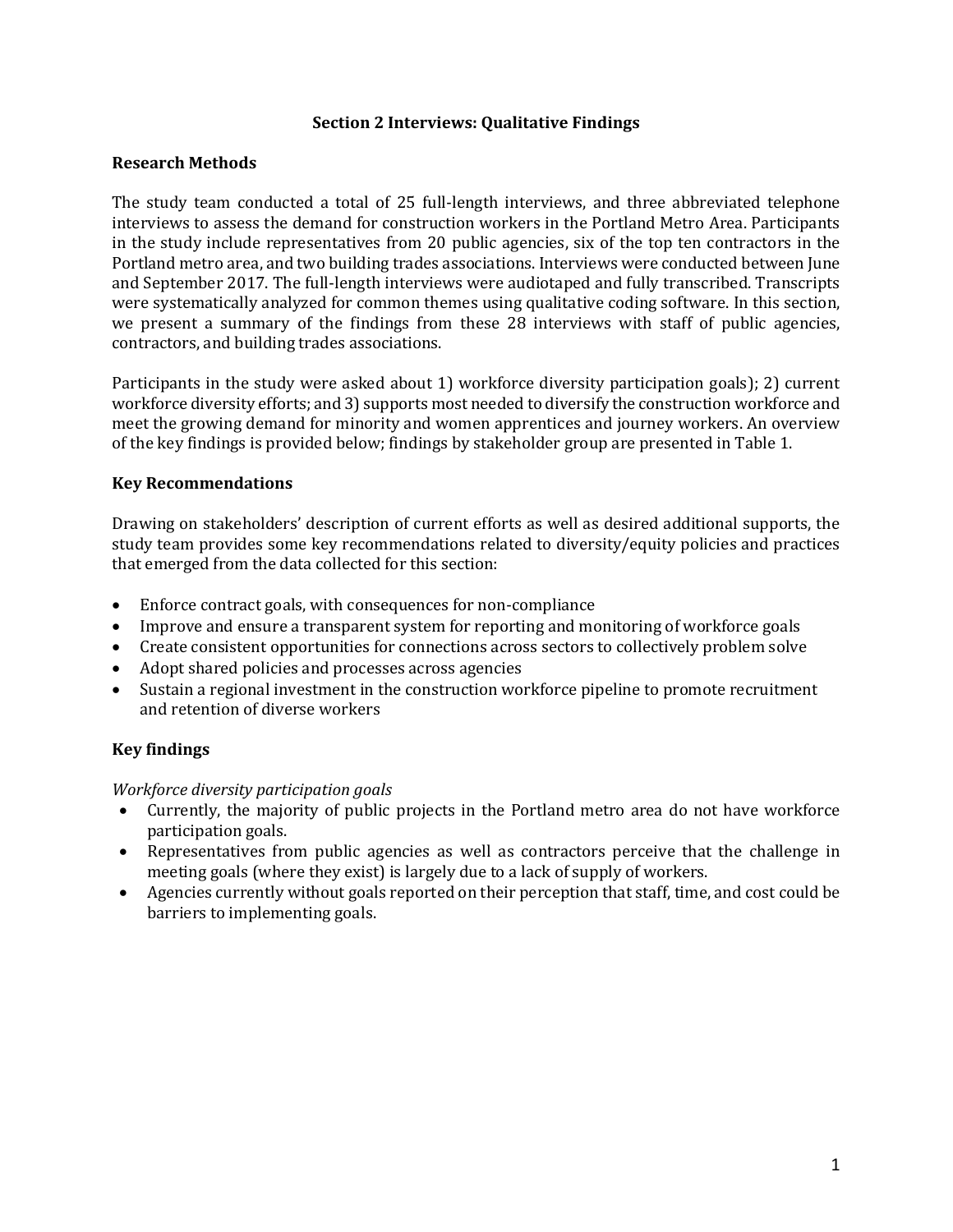## *Current workforce diversity efforts*

- Representatives from public agencies highlighted pre-apprenticeship as a pathway into the trades for diverse workers.
- Representatives from contractors and building trades associations responses to questions about recruitment focused primarily on engaging students in K-12.
- Members of all stakeholder groups were engaged in other recruitment activities, such as attending job fairs.
- Contractors and building trades associations noted the importance of keeping apprentices consistently employed throughout apprenticeship to promote retention of diverse workers.
- Participants highlighted the importance of respectful workplaces initiatives for retention of diverse workers.

## *Additional supports needed to promote diversity, equity, and inclusion in the construction workforce*

- Representatives from public agencies and building trades associations noted that in order for goals to be effective, accurate workforce participation data must be reported and monitored, and goals must be enforced. Across stakeholder groups, there was consensus that current workforce availability data are needed for setting appropriate and realistic goals for women and minority participation.
- Public agencies and contractors noted the need for improved systems for reporting and monitoring workforce participation. This might include shared reporting forms or shared software across agencies.
- Both public agencies and contractors highlighted the need for opportunities to engage with all stakeholders in order to solve problems collectively and share information; CAWS was one existing example of this type of engagement.
- Some representatives across stakeholder groups supported public agencies adopting shared policies and processes, including shared workforce goals.
- Across all stakeholder groups, there was consensus that additional efforts towards recruitment and retention of diverse workers was needed to meet the demand for workers generally, and diverse workers specifically. Suggestions for needed supports included consistent funding preapprenticeship programs and development of policies and programs to promote respectful workplaces.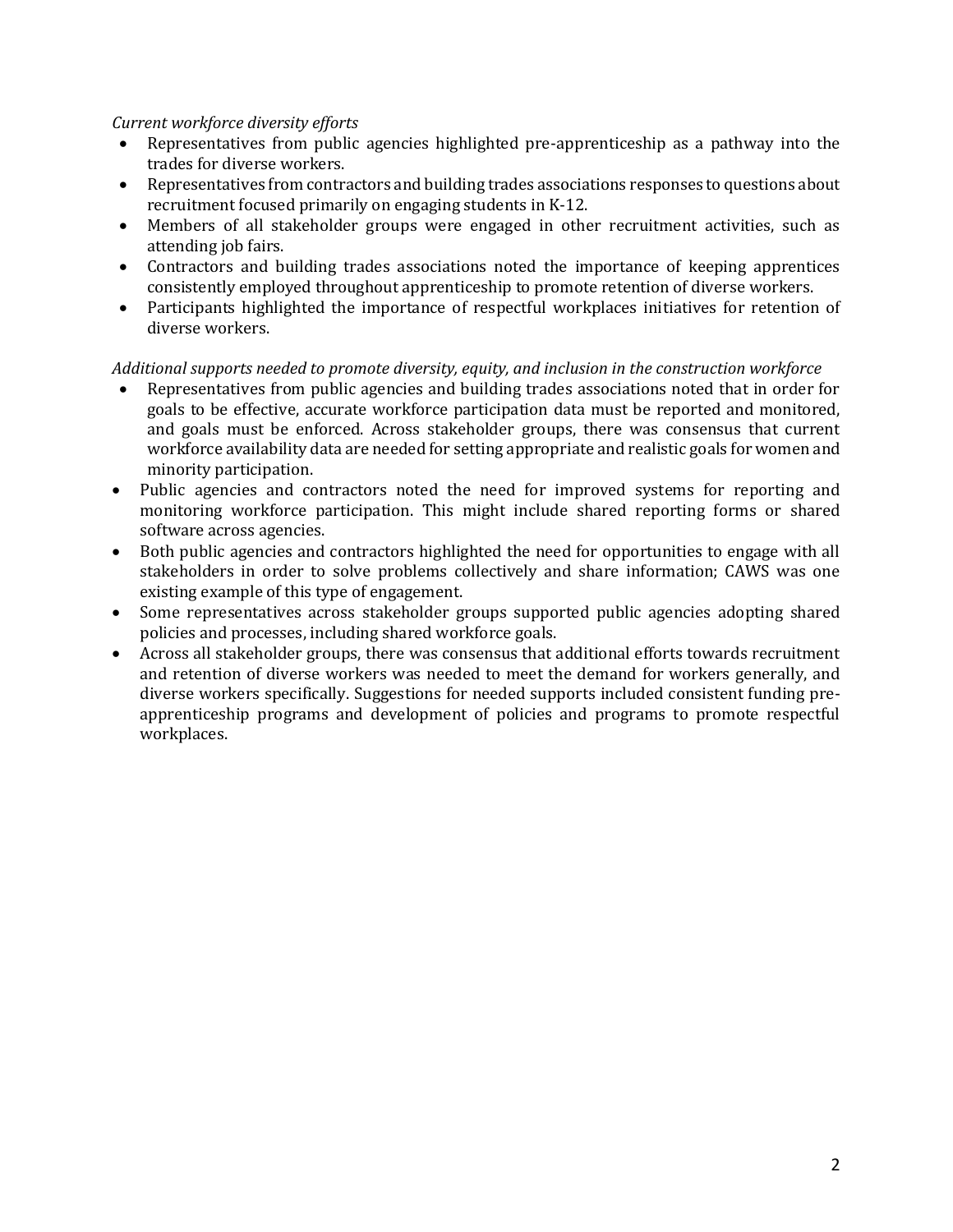|                                                                                                                              | Public agencies                                                                                                                                                                                                                                                                                                                                                                                                                                                                                                                       | Contractors                                                                                                                                                                                                                                                                                                                                                                                                                        | <b>Building trades</b><br>associations                                                                                                                                                                                                                                                                                                                                                                                                             |
|------------------------------------------------------------------------------------------------------------------------------|---------------------------------------------------------------------------------------------------------------------------------------------------------------------------------------------------------------------------------------------------------------------------------------------------------------------------------------------------------------------------------------------------------------------------------------------------------------------------------------------------------------------------------------|------------------------------------------------------------------------------------------------------------------------------------------------------------------------------------------------------------------------------------------------------------------------------------------------------------------------------------------------------------------------------------------------------------------------------------|----------------------------------------------------------------------------------------------------------------------------------------------------------------------------------------------------------------------------------------------------------------------------------------------------------------------------------------------------------------------------------------------------------------------------------------------------|
| Workforce<br>diversity<br>participation<br>goals                                                                             | • The majority of public<br>projects do not have<br>workforce goals<br>• Workforce availability<br>data is needed to set<br>goals<br>Agencies with goals<br>noted challenges meeting<br>them, which they<br>perceived as due to a lack<br>of supply<br>Agencies without goals<br>reported that staff, time,<br>and cost were perceived<br>barriers                                                                                                                                                                                    | Contractors reported<br>the desire to employ a<br>diverse workforce<br>and meet the goals set<br>by owners of public<br>projects<br>Contractors had<br>challenges meeting<br>goals, which they<br>perceived as due to a<br>lack of supply of<br>workers                                                                                                                                                                            | <b>Building trade</b><br>associations<br>supported public<br>agencies adopting<br>workforce goals that<br>were monitored and<br>enforced                                                                                                                                                                                                                                                                                                           |
| Current<br>workforce<br>diversity<br>efforts                                                                                 | • Supporting pre-<br>apprenticeship<br>• Supporting community<br>organizations and events<br>(e.g. job fairs)<br>- CAWS                                                                                                                                                                                                                                                                                                                                                                                                               | K-12 outreach<br>$-$ ACE<br>• CAWS<br>■ Retention of<br>apprentices                                                                                                                                                                                                                                                                                                                                                                | ■ K-12 outreach<br>Retention of<br>apprentices                                                                                                                                                                                                                                                                                                                                                                                                     |
| Additional<br>supports<br>needed to<br>promote<br>diversity,<br>equity, and<br>inclusion in the<br>construction<br>workforce | Enforce contract goals,<br>$\blacksquare$<br>with consequences for<br>non-compliance<br>Improve and ensure a<br>٠<br>transparent system for<br>reporting and<br>monitoring of workforce<br>goals<br>Create consistent<br>٠<br>opportunities for<br>connections across<br>sectors to collectively<br>problem solve<br>Adopt shared policies<br>п<br>and processes across<br>agencies<br>Sustain a regional<br>investment in the<br>construction workforce<br>pipeline to promote<br>recruitment and<br>retention of diverse<br>workers | Improve and ensure a<br>transparent system<br>for reporting and<br>monitoring of<br>workforce goals<br>• Create consistent<br>opportunities for<br>connections across<br>sectors to collectively<br>problem solve<br>• Adopt shared policies<br>and processes across<br>agencies<br>Sustain a regional<br>investment in the<br>construction<br>workforce pipeline to<br>promote recruitment<br>and retention of<br>diverse workers | $\blacksquare$<br>Enforce contract<br>goals, with<br>consequences for<br>non-compliance<br>Improve and<br>$\blacksquare$<br>ensure a<br>transparent system<br>for reporting and<br>monitoring of<br>workforce goals<br>Adopt shared<br>٠<br>policies and<br>processes across<br>agencies<br>Sustain a regional<br>٠<br>investment in the<br>construction<br>workforce pipeline<br>to promote<br>recruitment and<br>retention of diverse<br>workers |

Table 1: Overview of findings from section two interviews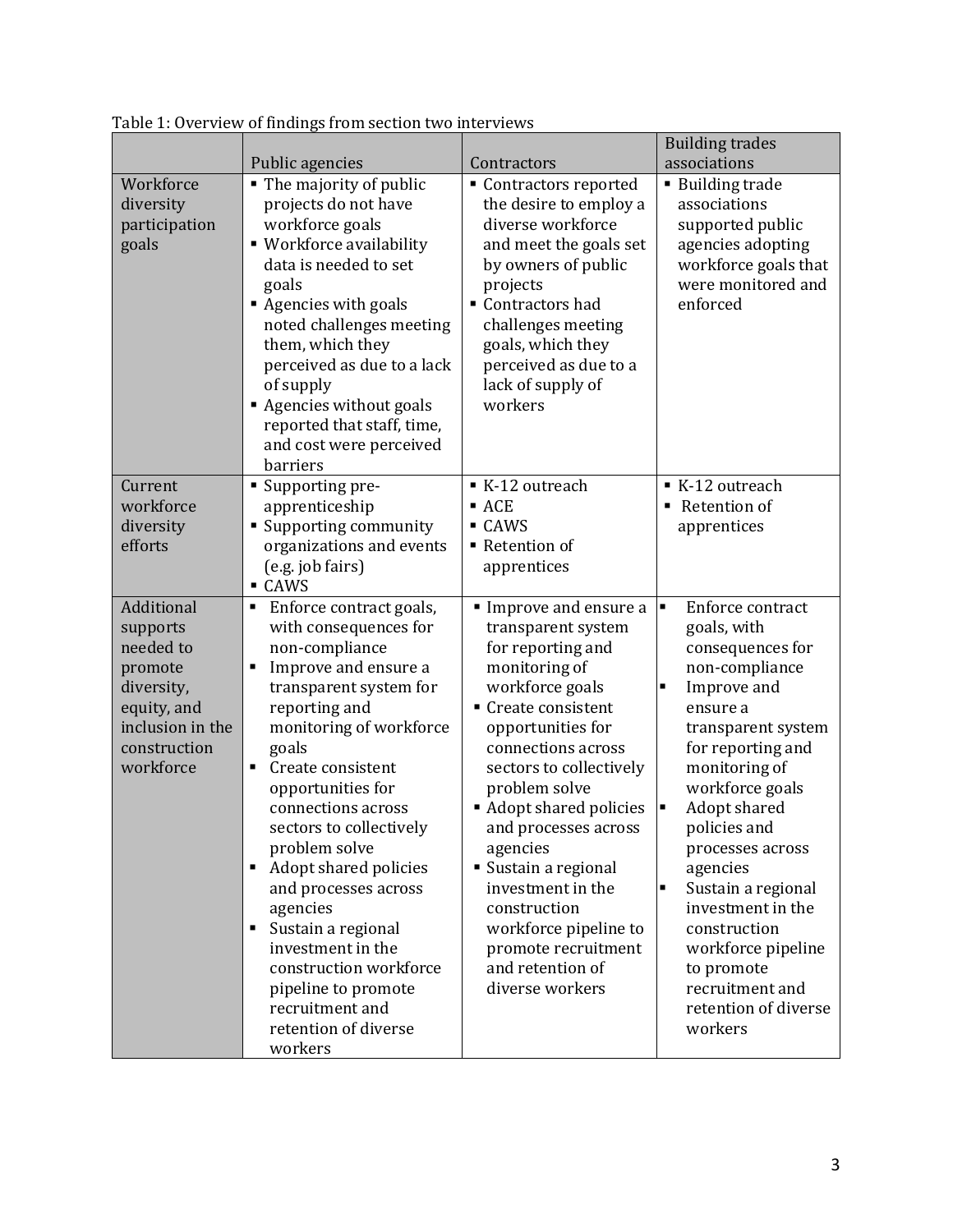In the following sections, we present more detailed findings by stakeholder groups, starting with staff of public agencies, then summarizing responses of large contractor staff, and concluding with staff of building trades associations.

## **Public agencies**

Representatives from public agencies were generally interested in promoting construction workforce diversity and open to collaboration to achieve diversity goals. However, participants often confused their efforts to include more diverse subcontractors on their capital projects with their efforts to diversify their construction workforce on these projects. Many of the public agencies were more focused and knowledgeable about their efforts to involve diverse contractors on their projects than they were about their efforts to involve more diverse workforce on their projects. Participants noted some barriers to improving their efforts to support a diverse construction workforce. In this section, we first summarize the experiences of agencies with and without participation goals. We then report on other strategies currently being used by Portland metro area public agencies to promote construction workforce diversity. Finally, we describe the most commonly discussed supports that are need to further diversify the construction workforce. All of the quotes in this section come from staff of public agencies.

## *Workforce diversity participation goals*

*Agencies with goals*. Some public agencies, particularly larger agencies in Portland, had goals for apprenticeship participation on some or all of their projects. Most agencies with apprenticeship goals currently have the goal of 20% apprenticeship participation. A subset of these public agencies had additional goals for diverse worker participation (either an overall goal for diverse worker participation or project-based goals). These goals varied, but several agencies reported the goals of 29.5% minority participation and 14% female participation (either as subgoals for apprenticeship hours or as goal for overall work hours). Some agencies applied these goals only to large projects (over a certain dollar threshold). These goals were most commonly aspirational; few agencies had participation goals where compliance was monitored or enforced penalties for contractors who failed to meet them.

Among staff of public agencies that had goals, several participants noted that contractors sometimes had difficulty meeting these goals. There was significant variation across trades, with contractors relying on certain trades (e.g. laborers, carpenters) to satisfy the female and minority participation goals. Several public agencies reported that it was more challenging to meet goals for women than for minorities. Representatives from public agencies noted that they believe that this is largely due to a lack of supply of workers. However, participants also wondered if contractors (and particularly subcontractors) were trying hard enough to employ women and minority workers, especially if there was no monitoring employed by these agencies. Several noted that it was difficult to determine where the problem was without having actual data on the supply of workers:

I would say it's about 85 to 90 percent compliant [for apprenticeship hours]. And then it could take up that next level [of women and minority participation], I would say 75 or maybe 60 percent compliance when you get down to the minority and women breakout. It's hard because these projects are all fighting for the same women and minority [workers] that are coming out of the hall. So it's tough. I think everyone agrees, the supply is where the work needs to happen. From our perspective, we've got a good program. We have goals. We monitor pretty well. So if our projects aren't meeting 100 percent of the requirements, it's tough because the supply just isn't there.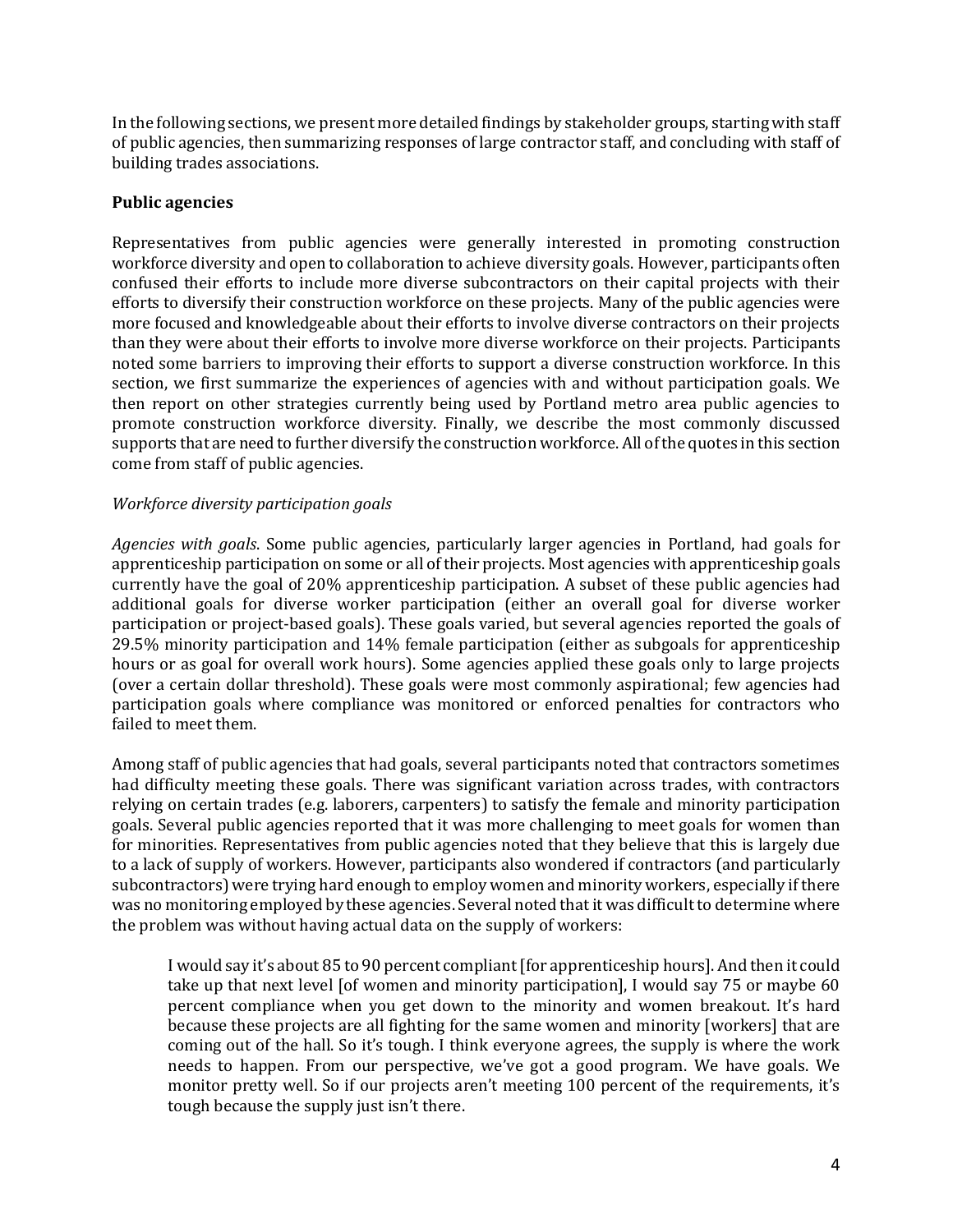One thing I find is that there's always an excuse [for why they didn't meet their goals]. But I don't know if people are trying hard enough.

Another issue that came up in the interviews is that, although the utilization goals are primarily placed on the general contractor, many general contractors aren't self-performing much of the work on their projects so the workforce participation goals must be met through their subcontractors' efforts to diversify their workforce on projects. One participant commented:

The subcontractors are so important. I think subcontractors are feeling the pressure from the general contractors to come to the table, but I don't think they feel it strongly enough to value it significantly… I see general contractors proud of their diversity improvements. I don't see a lot of subcontractors talking about how proud they are of how their workforce is diversifying.

Within Portland, there is some inter-agency coordination around goals and monitoring. Currently, several agencies (Portland Public Schools, Portland Community College, Home Forward, and Prosper Portland), use the apprenticeship requirements set by the City of Portland. These Portland agencies also currently use the City of Portland's electronic system for information management.

There is another collaborative approach being used for projects located in the South Waterfront in Portland. One participant noted that there is a standing committee, the South Waterfront Project Apprenticeship Agreement Oversight Committee, which monitors compliance with workforce diversity contract goals. This committee has been in place for nearly a decade for projects in this area. Project owners include public agencies and private firm project owners. Data for the committee is reported to Prosper Portland.

*Agencies without goals*. Most public agencies included in this study, particularly smaller agencies and school districts outside of Portland, reported that they currently do not have goals for construction workforce diversity. One representative of a school district noted "From an equity and diversity standpoint, we fully understand our deficiencies out here. And are working both internally, within the district, staffing and board, to develop a diversity policy. But that also will extend to externally, with our purchasing procedures."

In discussing construction workforce diversity, several participants noted that existing policies and procedures focused more on contracting with minority and women owned businesses (MWESB) rather than on construction workforce diversity. As one participant noted, public agencies' policies around construction workforce diversity have not received the same attention as MWESB policies:

Public agencies have really been key to creating greater participation of MWESBs because of all of the advocacy on the part of the stakeholders and the public agencies finally beginning to respond and change policies. And they drag the workforce piece along, but nobody is really paying attention to the workforce piece. It's like it's kind of a stepchild to the MWESB agenda. But it's really about two different buckets of opportunities. One of them is about people having jobs and being able to make a family wage living. And the other one is about growing a business and creating wealth from that business, and maybe being able to hire more folks.

One participant noted that in order to shift attention from solely focusing on MWESB to workforce goals will require educating their agency's board on these issues: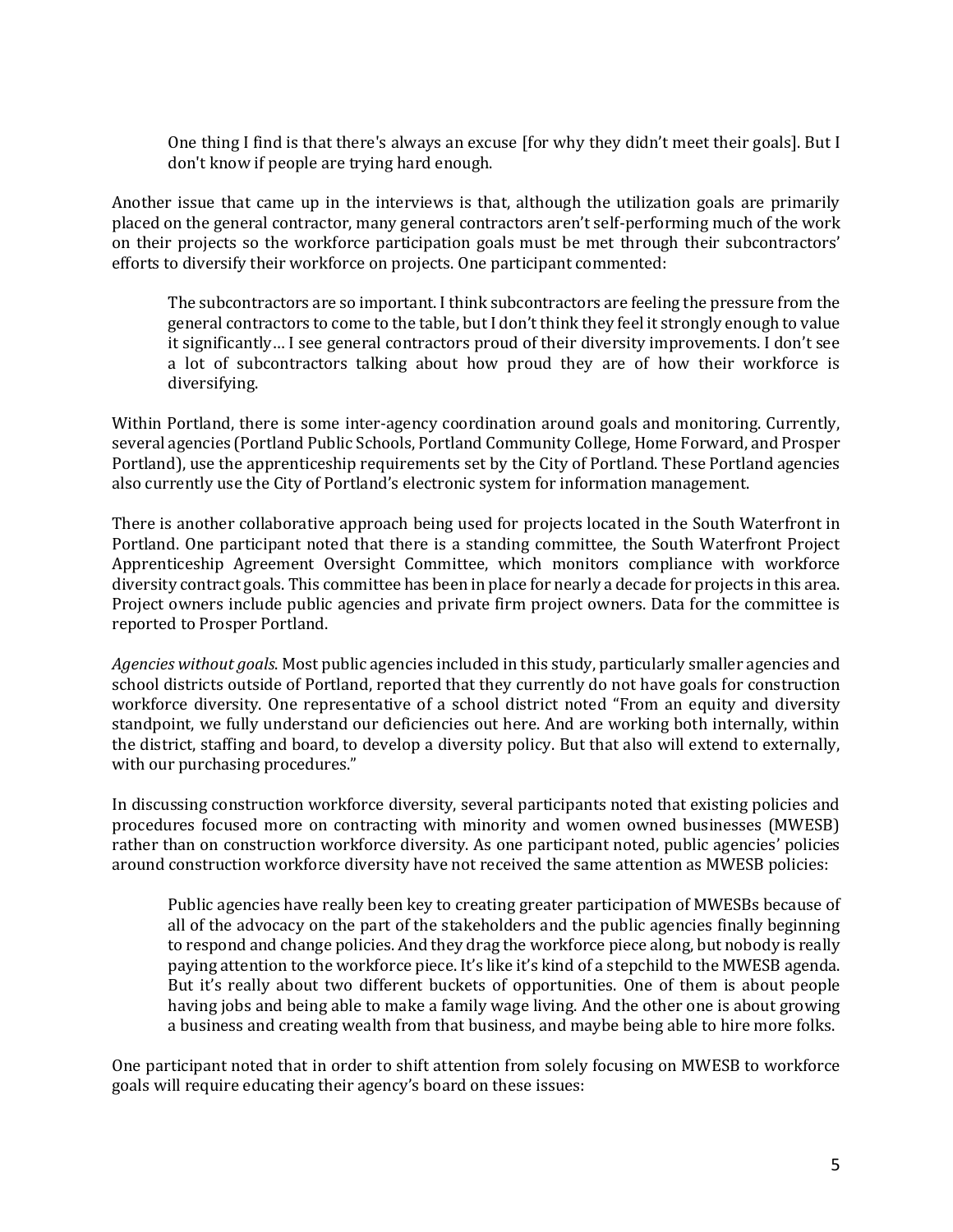They're really much more interested in the MWESB piece of it versus the apprenticeship. [I want] to try and help them understand how important the apprenticeship numbers are and meeting those goals… I think we probably need to have those conversations as we go into this next bond program and really educate our board more on what this really means.

Participants perceived that one of the major challenges for implementing and monitoring construction workforce diversity goals in their organizations was the staff time to do what they viewed as additional work. The challenge of monitoring workforce data was specifically noted as a barrier. Having an information management system is an important first step. As one participant noted:

We don't have good tracking [for diverse workforce goals]. We would like to have one. We don't have a system in place. We can do spreadsheets, but we really don't have a system set up at all to ask a prime contractor to provide those numbers to us. We, as staff, we have suggested a browser-based software. It's called B2G, Business to Government. It has the capability of tracking workforce, communicating with the prime contractor and also subcontractors. It has different modules, but it does have a workforce module. We have suggested that as staff, but we have not gotten the approval for the budget in the past. So, that would be a good way for us to track it and just stay in communication with the prime and hold them accountable for it because it has reporting capability, reminders, everything that you would want to see.

There were also concerns about additional cost and time of doing tracking and compliance work, as evidenced in the responses from these two participants:

I think it is certainly something that we would discuss and, and might be able to do. I think we need to discuss whether or not there's delay or cost involved and who's going to do that tracking… we would have to completely evaluate that system to make sure it's not putting too much on the contractor and not too much on us. So, we're open, to looking at something like that for sure, but I think we would need to evaluate it.

There's the prime contractor and multiple tiers of subcontractors, it becomes a paperwork requirement that affects every level of the project. That doesn't mean it isn't worth doing. We did it [on one project]. So, it can be done. We, as an institution, haven't prioritized it yet, partially because we've had our hands full, I think, just doing everything else. Now, I think that I would say we're probably leaning in the direction of making it standard but we haven't yet. So we've got to do this in a way that's methodical, reasonable, but also results in better record-keeping and data that we have. I'd be happy, myself, to be part of an initiative with the trades as well. I mean, to help us with that., I think it's kind of mutually beneficial for the owners, the contractors, the subs, and the trades to boost up the both the apprenticeship levels and the underrepresented population levels and the unions. There's no downside, I don't think. I think it helps everybody.

One participant perceived that adopting an overall workforce diversity goal for all projects would not be possible because some of their funding was federal:

But we also have to look at [the fact that] we have federal funds. So an understanding of, "well, yes, we want to fully participate and that's our goal. But we can only write it so much because our regulations won't allow it or we lose our funding." So I think understanding the differences and the types of money that we all receive [is needed].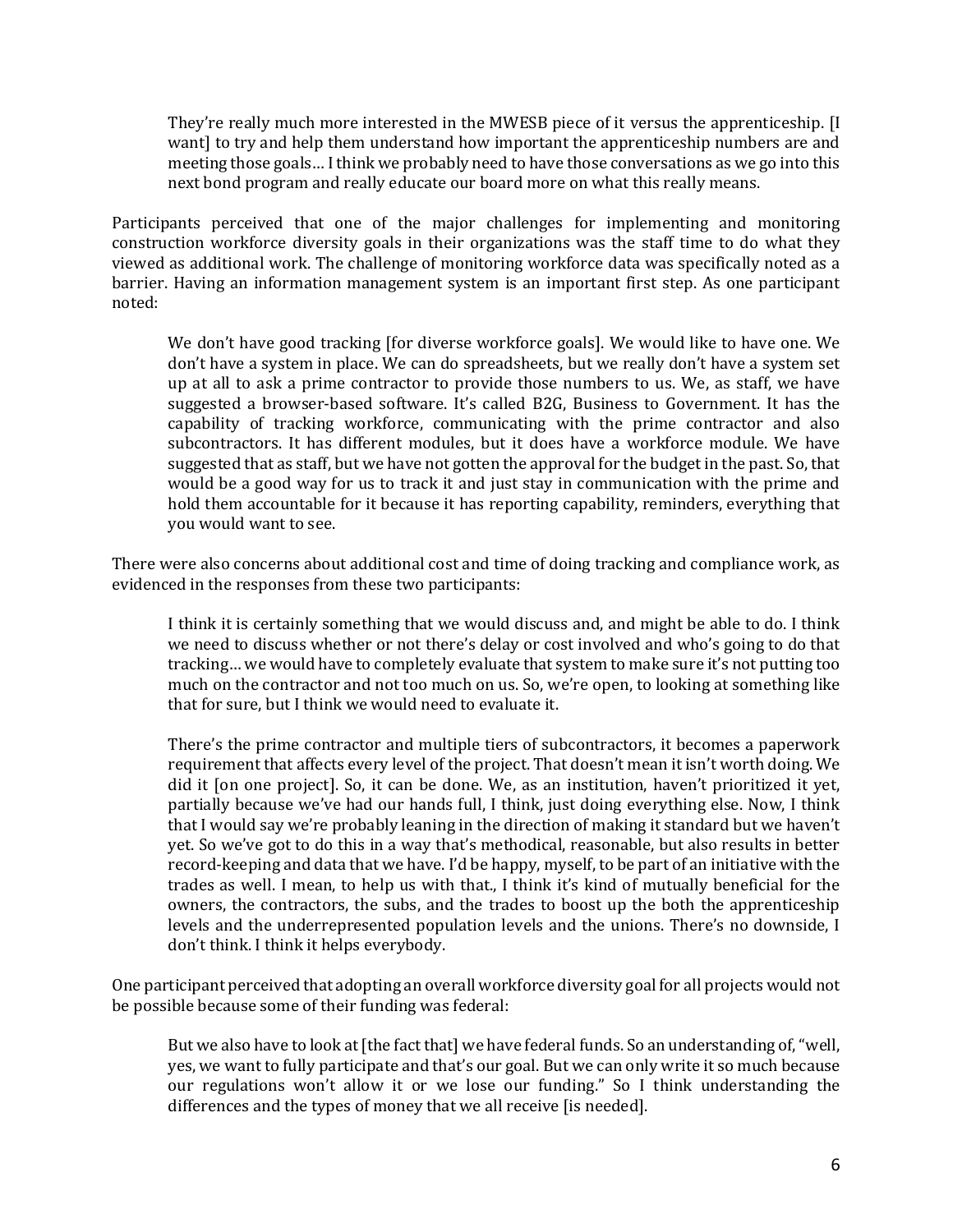Several participants noted that they have low bid contracting, which makes it challenging to incorporate an evaluation of contractor's past performance or projections for diverse workforce goals.

Some participants observed that goal setting would be a challenge because there is currently a lack of data about the supply of workers. As one participant noted:

What should these targets be for total participation, for minority participation and then for female [participation]. And it would be helpful to have data that backs that up. That's not just aspirational, pie in the sky, but actual data to set what those targets should be.

#### *Current workforce diversity efforts*

Aside from promoting MWESB participation and workforce diversity goals (where they existed), representatives from public agencies had several other strategies for promoting workforce diversity, through efforts at recruiting and retaining a diverse workforce. Several agencies noted that they supported regional construction workforce diversity by supporting organizations such as Worksystems Inc<sup>1</sup> and pre-apprenticeship programs (Oregon Tradeswomen,<sup>2</sup> Constructing Hope,<sup>3</sup> and Portland Youth Builders<sup>4</sup>). Some also reported being involved in workforce efforts led by NAMC-Oregon<sup>5</sup> (an organization primarily focused on contracting). Some agencies reported that they participate in yearly events such as the Diversity in the Construction Trades Summit and the Women in Trades Fair.<sup>6</sup> Education-focused public agencies noted they offered CTE or college classes. A few pubic agencies reported that they sent representatives to trade shows.

Several agency representatives noted they participated in CAWS (Construction Apprentice Workforce Solutions). The stated mission of CAWS is "to support, inform and advocate for the development of a regional comprehensive system that creates a diverse and skilled workforce for the construction industry, increasing the representation of persons of color and females with successful construction trades careers."<sup>7</sup> CAWS had been inactive until reconvened earlier in 2017. As one participant recalled:

So on April 12th [2017], we had our first meeting in what was years to reconvene the group and say, okay, is there still interest in there, particularly about the public-sector folks that were represented. Multnomah County was there. I was there. TriMet was there. I think somebody from the City of Portland was there. Metro was there. And it was basically, "okay, is there interest around the table to reconvene CAWS? And if so, you know, what's the opportunity to work together and do more?"

Statewide, ODOT and BOLI have partnered to provide support services to apprentices in the highway construction trades (tools, clothing, and protective equipment; fuel assistance; per diem for

 $\overline{a}$ 

<sup>1</sup> For more information on Worksystems Inc, se[e http://www.worksystems.org/](http://www.worksystems.org/)

<sup>2</sup> For more information on Oregon Tradeswomen, se[e http://www.tradeswomen.net/](http://www.tradeswomen.net/)

<sup>3</sup> For more information on Constructing Hope, se[e http://www.constructinghope.org/](http://www.constructinghope.org/)

<sup>4</sup> For more information on Portland Youth Builders, see<http://pybpdx.org/>

<sup>5</sup> For more information on NAMC-Oregon, se[e http://namc-oregon.org/](http://namc-oregon.org/)

<sup>6</sup> For more information on these events, se[e http://www.tradeswomen.net/](http://www.tradeswomen.net/)

<sup>7</sup> For more information on CAWS, se[e http://www.caws-pdx.org/](http://www.caws-pdx.org/)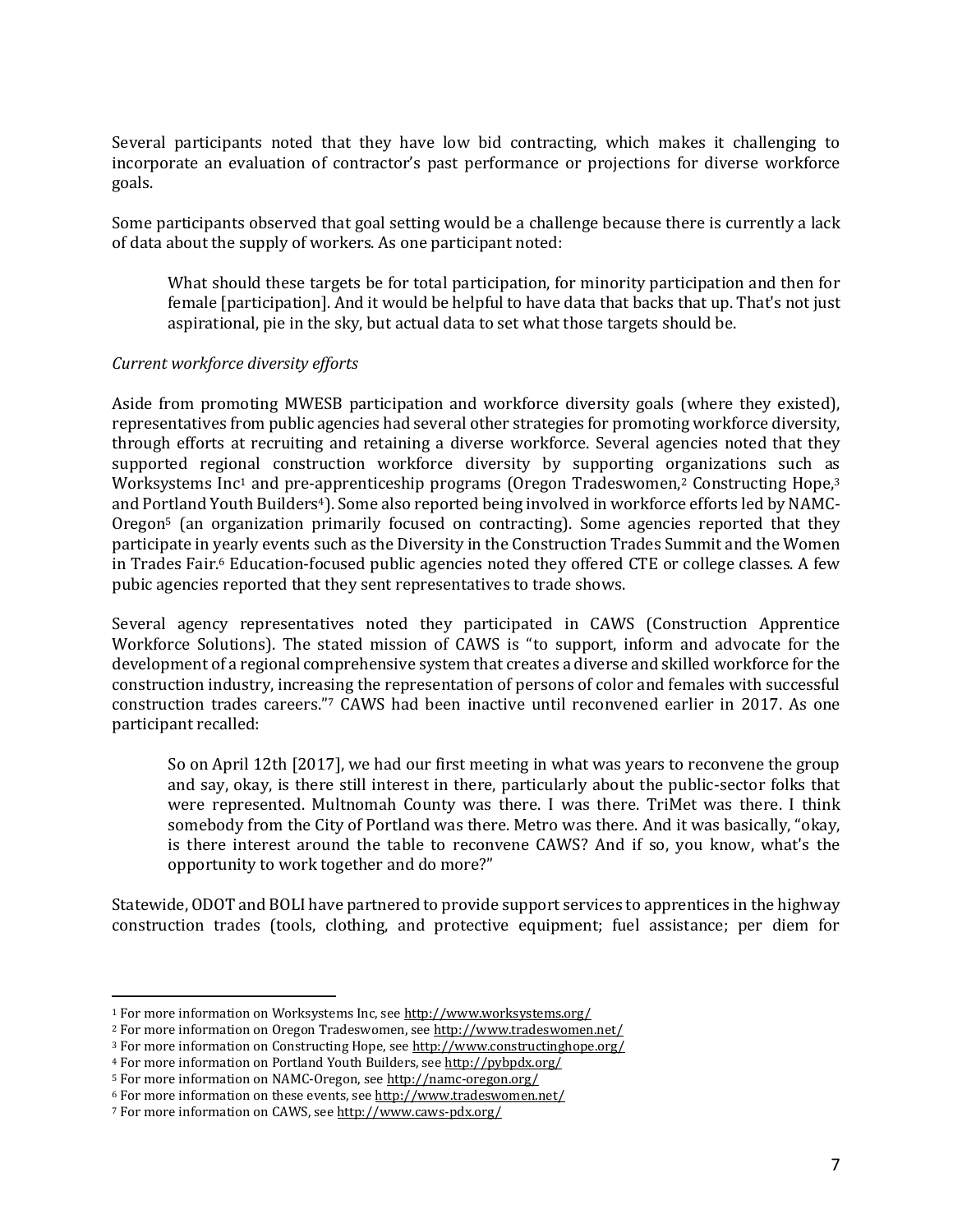overnight travel; childcare; and non-financial social support services). These services are not available to apprentices outside of the highway construction trades.<sup>8</sup>

*Supports most needed to meet growing demand for minority and women apprentices and journey workers*

Participants were asked about the kinds of specific support programs and tools that would help their agency better meet its target utilization goals. The most commonly mentioned suggestions are shown in Box 1 and described further below.

Box 1. Suggestions for support most needed by public agencies to meet growing demand for minority and women apprentices and journey workers

- Enforce contract goals, with consequences for non-compliance
- Improve and ensure a transparent system for reporting and monitoring of workforce goals
- Create consistent opportunities for connections across sectors to collectively problem solve
- Adopt shared policies and processes across agencies
- Sustain a regional investment in the construction workforce pipeline to promote recruitment and retention of diverse workers

*Enforce contract goals, with consequences for non-compliance*. The majority of the staff of public agencies supported having contract goals that could be enforced. Some participants noted the challenge of enforcing goals that were aspirational rather than contractually required. For example:

I've had projects where there's an expectation to have x number of minorities as your aspirational goal. I've driven past the work site and I've literally stood there at the project, called the project manager person, and said "hey I see nothing but white people. Help me understand that." When I've been able to do that, is that I'll see a slight change in pigmentation out there. But the truth of the matter is it's not long lived. And [it's not] enough to be truly, truly impactful. And we don't have the bandwidth here [at this agency] to do [compliance]. So, this is going to be a situation where the industry has got to help with policing itself. And do a better job.

Several participants commented that they favored contract goals that would include penalties. As one participant stated:

I would love to have liquidated damages. I would love to have a more robust program similar to the City of Portland's program. But we just don't have the staff to maintain that. I think liquidated damages talk louder than anything else. I firmly believe that you need to really have an effective program. You need to have some sort of ramifications for not meeting the goal. And liquidated damages are great. And when I was at [another Portland Metro area public agency], we did have those. And I remember working with some contractors that

 $\overline{a}$ <sup>8</sup> For more information on the ODOT-BOLI Highway Construction Workforce Development Program, see <http://www.oregon.gov/BOLI/ATD/pages/ODOT.aspx>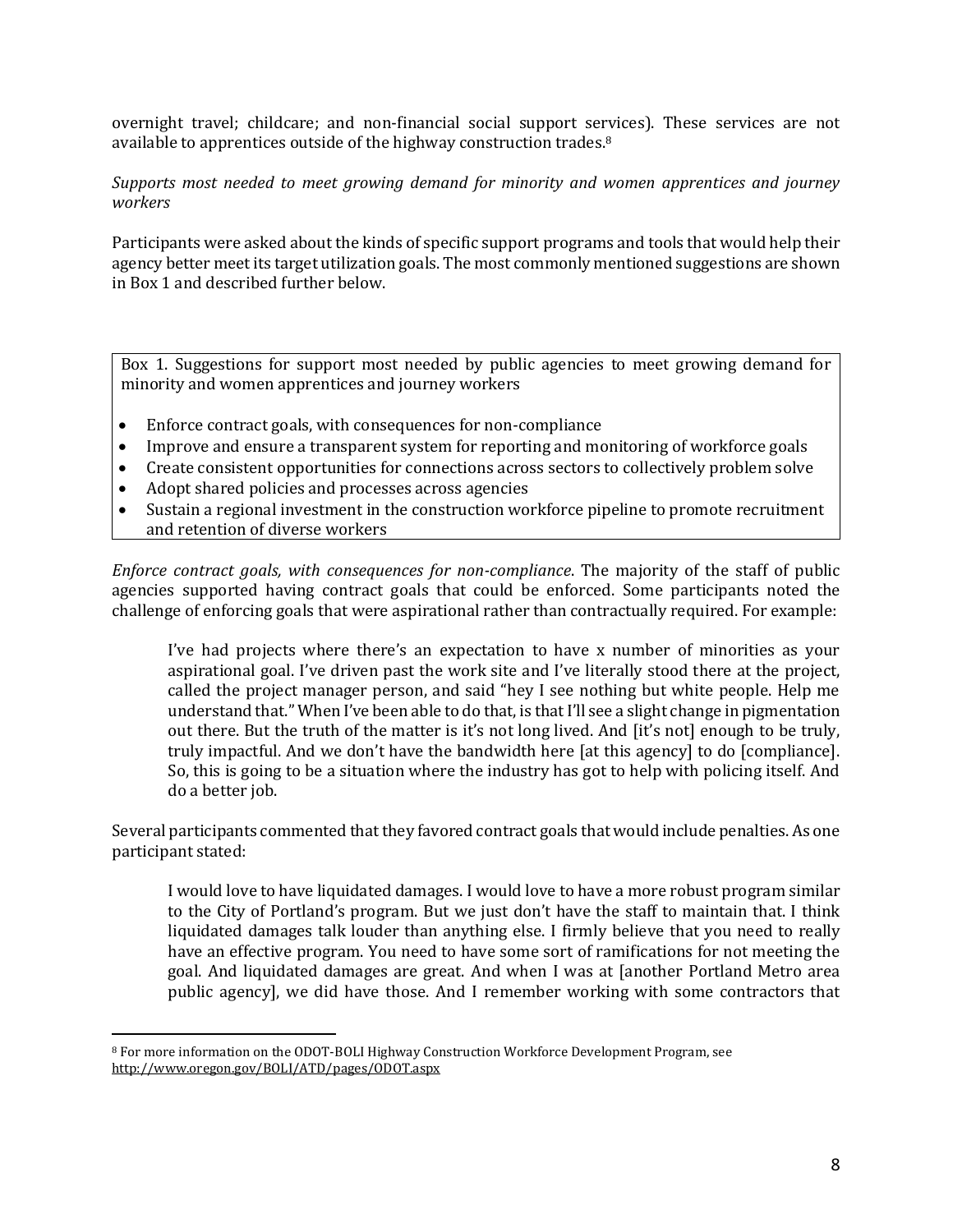would rather pay the damages. They didn't care. They padded that into the quote. And that's fine. We'll just use that money to help move the agenda with the apprenticeship programs. But I think it speaks louder. We had other contractors scrambling to get apprentices and meet their goals or request waivers and hopping through hoops, because they didn't want to pay those damages. Money talks, right?

Other participants noted a preference for an incentive for contractors to meet goals:

It would be great if we have more of an incentive approach. If you reach these goals, then your incentive would be such-and-such. I think it's more motivating for prime contractor to do it that way rather than being punished when they don't achieve the goal.

*Improve and ensure a transparent system for reporting and monitoring of workforce goal*s. As noted above, several Portland agencies currently use the City of Portland's electronic system for information management. Several participants noted that using a shared information management system across the region would be helpful. As one participant said:

I always thought that it would be great, whether it be State or Regional, to also help with some of the technology aspects. Like for example, we have B2G that does all the tracking. [And other agencies use this as well]. But the smaller agencies out there don't have those systems. And they probably can't afford them because they're expensive. So if there was some way to house, you know, a joint system that everybody could utilize, kind of like how everybody uses the State's COBID system for business equity. Like, if there was a way that we could share that resource and help spread the equity across different smaller agencies.

Several agencies noted that having regional public agencies adopt the same electronic system and the same reporting requirements for contractors could mitigate concerns about cost and time. As one participant said:

[We could be] trying to come together and not make our processes so cumbersome for the contractors out there. So if we had more consistency in our language, more consistency in the forms we're asking them to fill out. As a public agency, it's challenging doing work for any of us. And when you're working for multiple public agencies and everything is different, it's just that much more challenging. So it's really trying to make the governmental side, the paperwork side much easier for our contractors.

One participant was unsure of the feasibility of a single information management system, although they noted there could be benefits "Now, everybody's not going to be on the same system per se. So, how that gets shared, that's kind of an unknown. So yeah, I don't know. I'm sure the contractors would be happy if we were all in the same system."

In addition to having a shared electronic system for information management, having shared processes for regional (or other level of inter-agency coordination) compliance reporting and monitoring was another support discussed in the interviews.

*Create consistent opportunities for connections across sectors to collectively problem solve*. Several representatives from public agencies commented that having a forum where stakeholders could come together and talk about what's going on, what kind of problems they're having relative to diversifying workforce, and what types of best practices others have employed to solve similar problems would be helpful. One participant commented: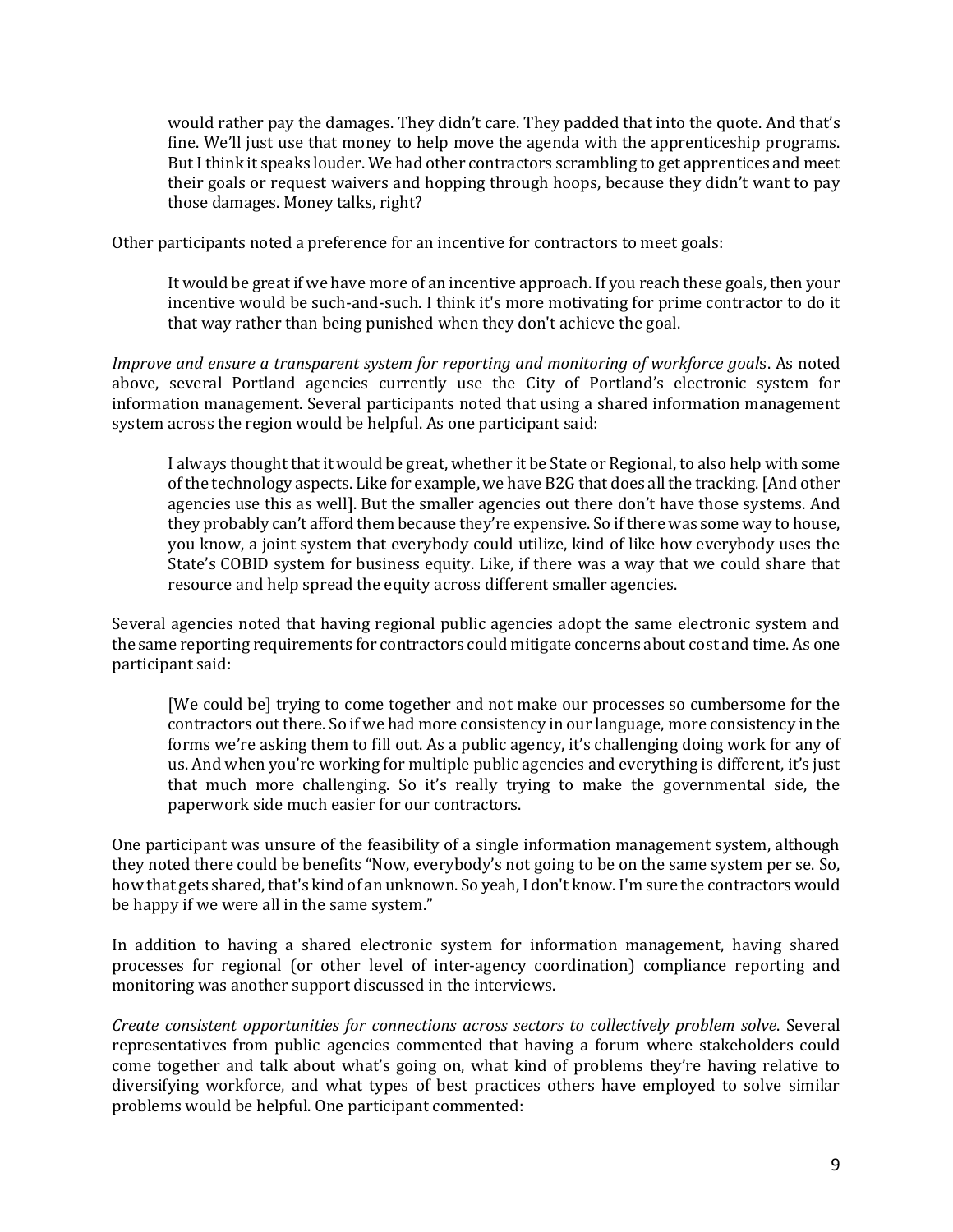Well, just being able to be at a table where you have your stakeholders, but you also have members from the workforce there at the table. So we're hearing what's going on, you know? And for me, that's the most important thing, that the appropriate people are at the table, and that we are doing it collaboratively with our regional partners.

As noted above, one challenge for setting goals was a lack of information about the availability of workers. Having shared information about the workforce supply was something most participants noted would be useful in setting goals. The following comment is representative of most participants' interest in having a source of shared data:

It would be neat to know, for each trade, to regularly go in and be able to see how many female carpenters are there right now in the apprentice program. Stats. And have them fresh and new, maybe quarterly, to kind of see what's going on. That would be really helpful, because it's really hard to hit a target if it's constantly moving and you don't even know where it's at. And I feel sometimes we all, in our region, want to hit these really high targets, twenty, twenty-five, thirty percent. But very few of us really know if it's reasonable to do that. And I say this knowing that if I set a ten percent or a twelve percent workforce goal, I'm going to look bad compared to somebody who sets a thirty percent. But I'd rather have it reasonable and achievable then unrealistic and setting everybody up for failure. I mean, push the envelope just a little bit, as much as you can, but there's no point setting thirty percent when there's only ten percent availability. It just would help kind of set the target. Or if you don't meet it, then you can at least say, well, here's why.

Several participants said they would appreciate a way to share information related to workforce diversity across public agencies. This might take the form of a toolkit, documents with policy or contract language, templates or recommendations for software to track workforce participation, and recommendations for best practices. They noted that it would be particularly helpful to get information and guidance on setting and monitoring construction workforce diversity goals. As several participates stated:

So, what I would say though, now that I'm thinking this through, is that if Metro were to establish a clearinghouse of model or template documents that a district might utilize that would be very helpful. Because again, I can go out…And that's what we do, we go out on the internet and we find people's websites, and their documents, and we use them. But, if Metro had a clearinghouse that we all could work from, that would be very helpful.

A tool that would help us when we do that would be to have some kind of standardized contract language that Metro, or City of Portland, or ODOT, or whoever it is, has developed that's easy for us to fold into our contracts… And then think legally, is this going to fly? It's harder for smaller jurisdictions to do it. But if it's tried, true and tested, with Portland taking the lead on something like that, we can just [adopt it], and contractors get used to it. We can just fold it into our requirements. Say "it's the same as Portland," or "the same as somebody else."

And a commitment then from each of those agencies, or each of the groups that there will be participation or sharing in real time. I think the discussion is we have these projects out there right now. I'm working with this contractor. Are you working with them? What are your requirements compared to our requirements. For [our agency], things that we hear over the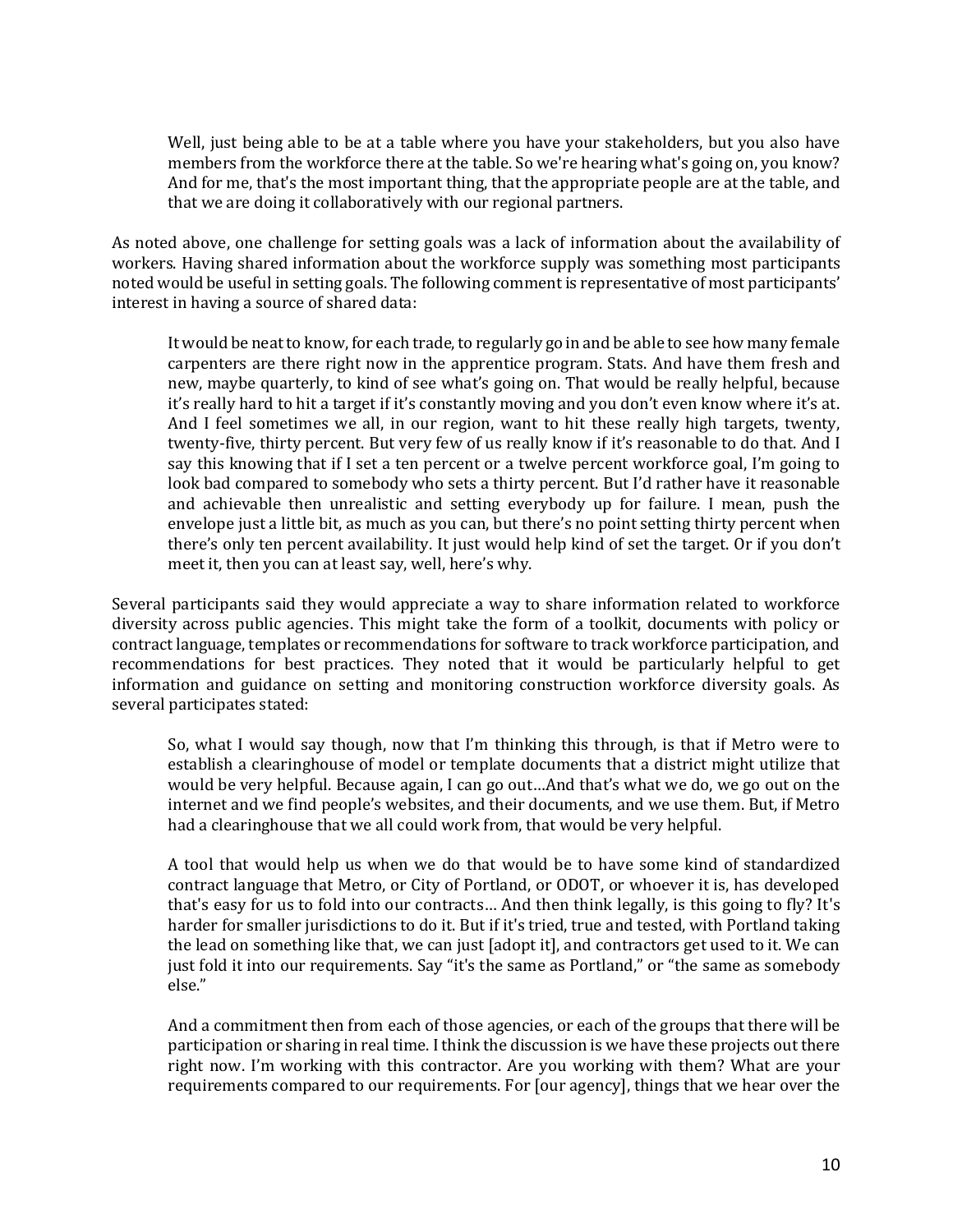years, well, they're not meeting their workforce for us. And it's equivalent to ten percent. How are you getting them to get twenty percent? So how is that being managed?

*Adopt shared policies and processes across agencies*. Several participants noted that they would be interested going beyond sharing information to discussing developing shared policies and processes across the region. This could include having shared workforce goals, partnering for monitoring and compliance, or jointly funding workforce development. As one participant stated:

Or maybe it's the data and collection. Are we gathering different things to get a different number, you know? So how do we educate each other, as leaders of those different governmental agencies? But we also have to commit to being active with that group. We're all busy. And there's lots of stuff going on. I think we all feel comfortable saying, "hey, what's going on with this?" Because something came up. But how do we look back at the big picture and work together? And for us it would be for the Portland Area as an example. But can we have a facilitator? Or can we all come together? Would we mutually pay for something? I mean, I don't know what that would look like. But without a dedicated point person, I think nobody can really squeeze out that time.

Another participant noted that a regional approach to creating policy would need to occur in tandem with supporting the construction trades pipeline in order to prevent increased competition for diverse workers:

We're doing our best to grab those individuals, whether they be minority or female to work on our project. When there's only one or two people available, and there's six, or seven or eight projects that are going in front of a committee, I really worry, unless we really increase the pipeline there's going to be enormous competition for those [workers]. And that's a good thing. Don't get me wrong. I worry about the demand outstripping supply in the near term until we can expand the pipeline of these candidates going through the trainings.

While all participants were in support of information sharing, some participants had reservations adopting shared policies (and specifically, shared goals around participation). For example, one representative from a public agency stated:

We're conscious of anything that's mandated. We voluntarily step up to the plate all the time. We're a leader in [promoting workforce diversity], voluntarily. But we'd be wanting to know kind of what direction the region and others were planning to go in relative to that.

Some participants noted that it would be helpful for public agencies to share information about upcoming construction project work in order for stakeholders to more effectively prepare and utilize the construction workforce. As one participant said:

Well, I know…I think one of the big things that people would like to see is some kind of construction calendar that outlines all the work that's coming up. It would help us in the sense of, well, is that going to increase the cost of our projects because there's not enough workers to do the work? I mean, and so do we need to be rearranging projects so they're staggered at different times? You know, there's that whole piece. So if regionally we have that conversation, then maybe the shortage of workers wouldn't be that extreme, if we were able [to coordinate]. And also, then if we're trying to increase diversity and trying, you know, trying to get more apprentices, more people into the trades, then that gives those folks really longevity of work because they know, they can see like, okay, yeah, this is a viable career,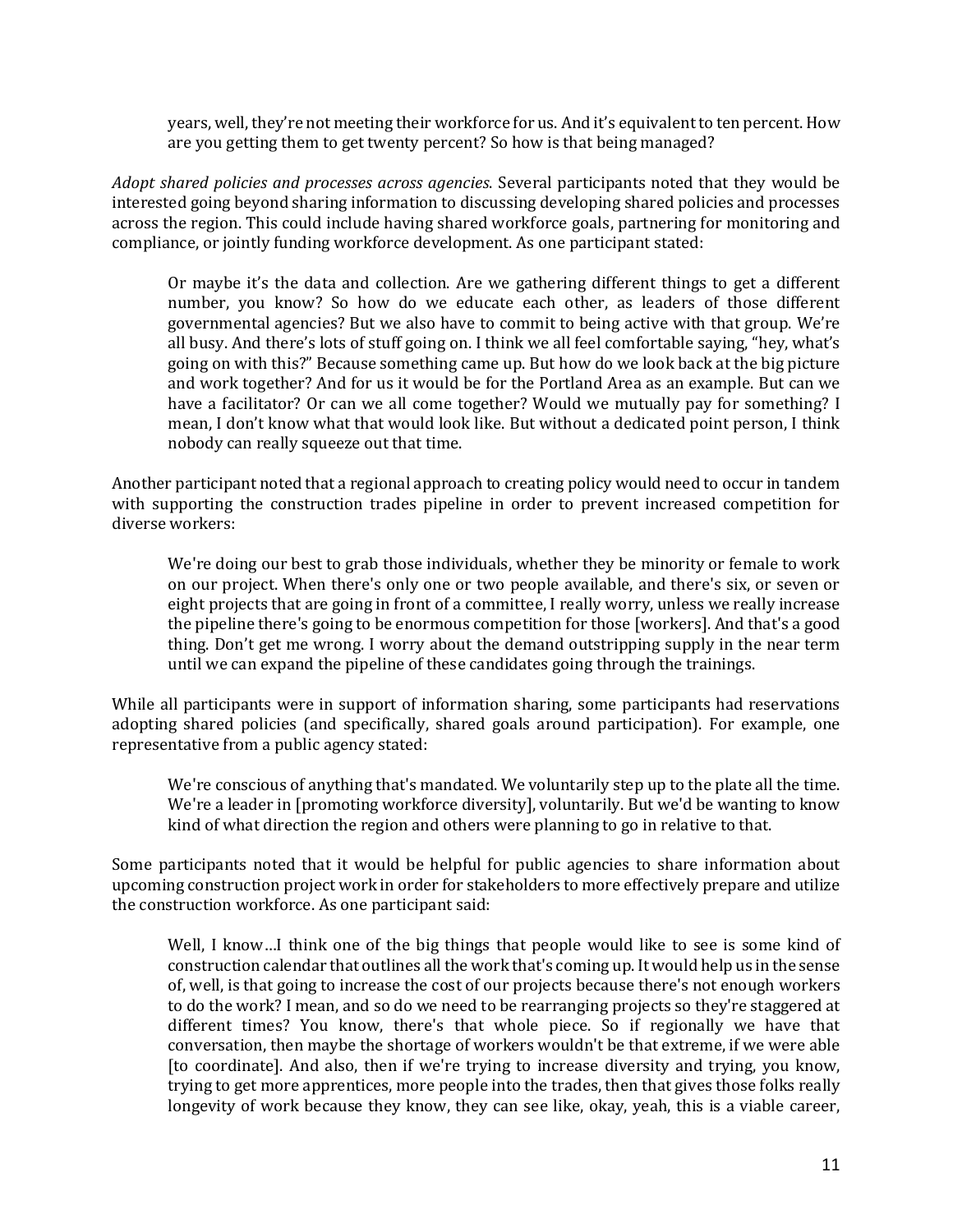because look, for ten years out at least there's all this construction coming down. Or for five years down the road.

Another participant was skeptical about the utility of sharing construction timeline information. They stated: "Well, we wouldn't stop a project because of that because that. I mean, frankly. We initiate our projects based on business needs and based on, our revenue and our missions. It'd be a bit about the tail wagging the dog if it was about the workforce of the folks constructing the building. So we wouldn't initiate or delay a project based on that. "

*Sustain a regional investment in the construction workforce pipeline to promote recruitment and retention of diverse workers*. Participants noted that a consistent way to fund construction workforce development would be helpful in diversifying the construction workforce. As one public agency staff member noted: "If we had a consistent funding mechanism which then could be focused on education and outreach to women and minorities or other underrepresented populations."

Another needed support mentioned was ensuring a pathway for diverse workers from preapprenticeship into apprenticeship, for example, direct entry from pre-apprenticeship into apprenticeship.

I think all of the apprenticeship programs need to have standard language that allows direct entry from the pre-apprenticeship programs into the apprenticeship programs, and that the employer can then access those individuals immediately, especially since, you know, if the contractor's reaching out to the pre-apprenticeship program and finding workers. The process needs to be easier to get those individuals into the program. I think part of it would have to involve BOLI. I mean, in terms of a regional approach, I think BOLI has to be involved in that approach.

There have been times where there's been pre-apprentices available and for whatever reason we haven't been able to connect them with the employer. Because, there hasn't been a seamless process to get people from point A to point B.

#### **Contractors**

Contractors reported that they were engaged in efforts to increase the diversity of the construction workforce and were open to engaging with regional partners to make additional efforts to improve diversity. The following are representative comments made by the large general contractors interviewed for this project:

Hey, this is important stuff. I hope you hear this from everybody. But it's self-preservation. That's a motivator. We want kids to go into construction. And we want it to be viewed as a cool job, like people view architecture. But we just don't get looked at that way. So there's the keeping the pipeline full. So many of our field hands are retired. We go, "ohh, where's the young person behind you that's just as good or better?" So, there's self-preservation. And then when it comes to getting kids of color and young girls attracted to the industry, it's just become something a lot of us would like to see real movement made on before we came in wanting to do it. And we don't want to leave without having made some progress on it.

We've got an incredibly diverse workforce at [our firm]. And what we try and do is continue to cultivate that. Our projects are both public and private. We have a broad portfolio of work.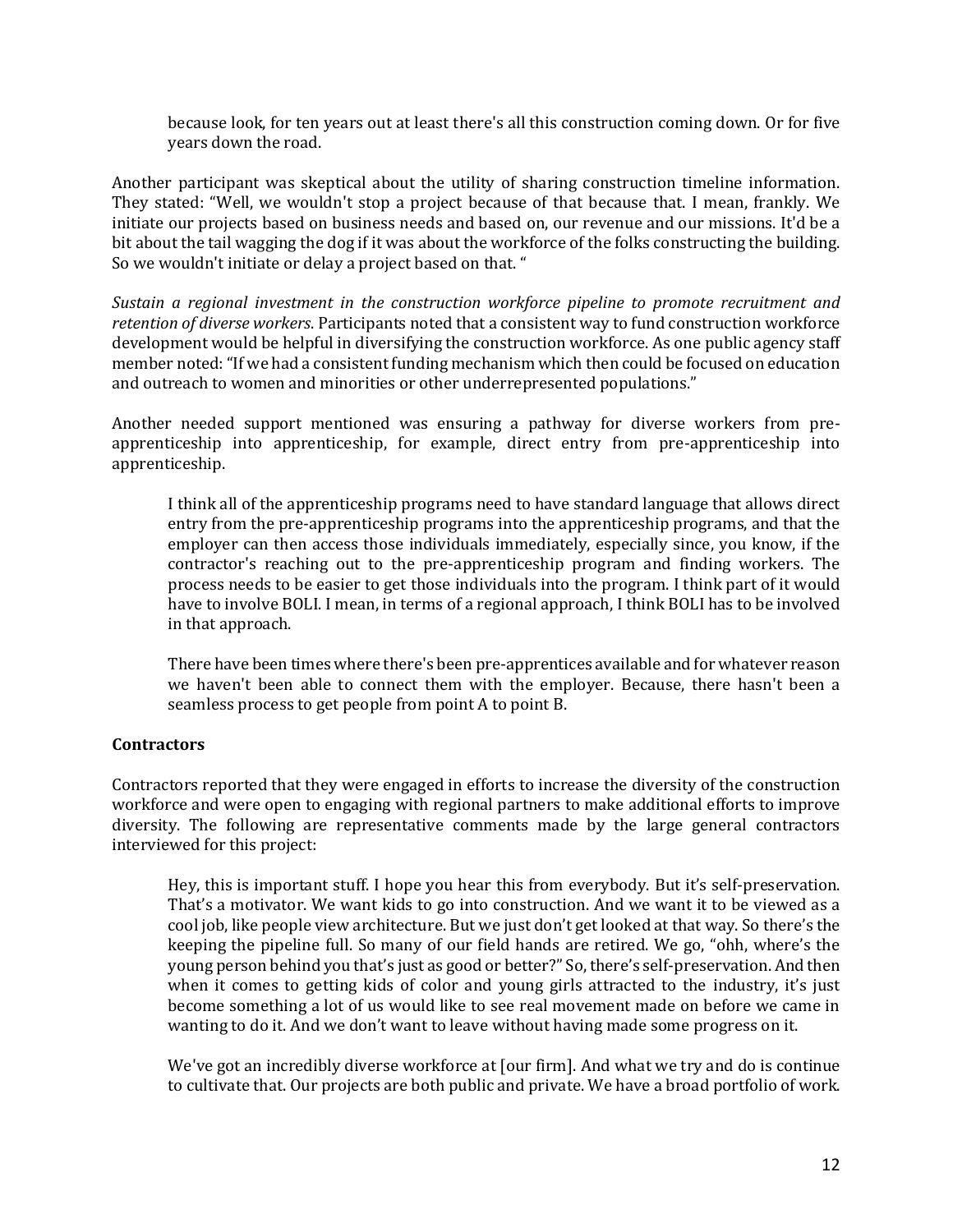We focus on it because it's the right thing to do to build capacity in our marketplace and continue to build our pipeline. We know that we have a capacity shortage.

In this section, we will summarize findings regarding 1) workforce diversity participation goals; 2) current workforce diversity efforts; and 3) supports most needed to meet growing demand for minority and women apprentices and journey workers. All of the quotes in this section come from staff members of six of the top ten contractors in the Portland Metro area.

## *Workforce diversity participation goals*

Several contractors noted that they were working to diversify their workforce and were committed to diversity on all projects, whether the project has goals or not. Some contractors had an abstract goal of increasing diversity. Some had specific internal goals for apprenticeship, minority, or women participation on their projects. Others noted that their goals were driven by the public agency owners. Examples of responses included:

[Our firm] has its own internal goals that we set for all of our projects, not just public projects but common goals. [Our firm] has embraced inclusiveness in equity, social equity and inclusiveness for decades. But as a company, we fully embrace inclusiveness in our professional ranks. How we go about subcontracting our work as well as the craft and the labor force, whether we have goals [set by the owner] or not.

Our clients' goals are our goals... Our business model is very client focused. We definitely have opinions about how to build stuff and the materials to build them with and the workforce to build them with. But we don't really bring those goals and products, because we're really counting on the client's goals as being the driver for the project.

Contractors noted that public agencies in the metro area generally lacked goals or had only aspirational goals. As one participant noted:

Because [having hard goals] not a common [thing], in reality, the metric that you're looking for right there, there are only really a few entities that do that and in my past experience, it's really only been the City of Portland and PDC [Prosper Portland] that manage that metric and track that metric.

Contractors described the challenges in meeting goals as primarily an issue of a lack of supply of workers. They located the problem as residing in not having the diversity in available labor pools they draw from. Several contractors noted that the hiring of the bulk of the workforce was done by subcontractors. They described having little ability to mandate subs to hire diverse workers, particularly when public agency owners did not have a mechanism for accountability to aspirational goals. Some of the participants' comments made regarding these issues included:

I think the public owners do everything they can to drive [change]. I mean, public dollars drive change. And if the Metro or City of Portland come out with goals for apprenticeship, the contractors are going to be able to meet it. The issue we're having is where the goals exceed the capacity of the marketplace.

The owner can come down and say, "thou shall do this" and then the same "thou shall" goes from us to the subcontractor. And it doesn't really work because I don't really think the subcontractor can say, "thou shall do this" to the trade. So it stops at the sub. And so that's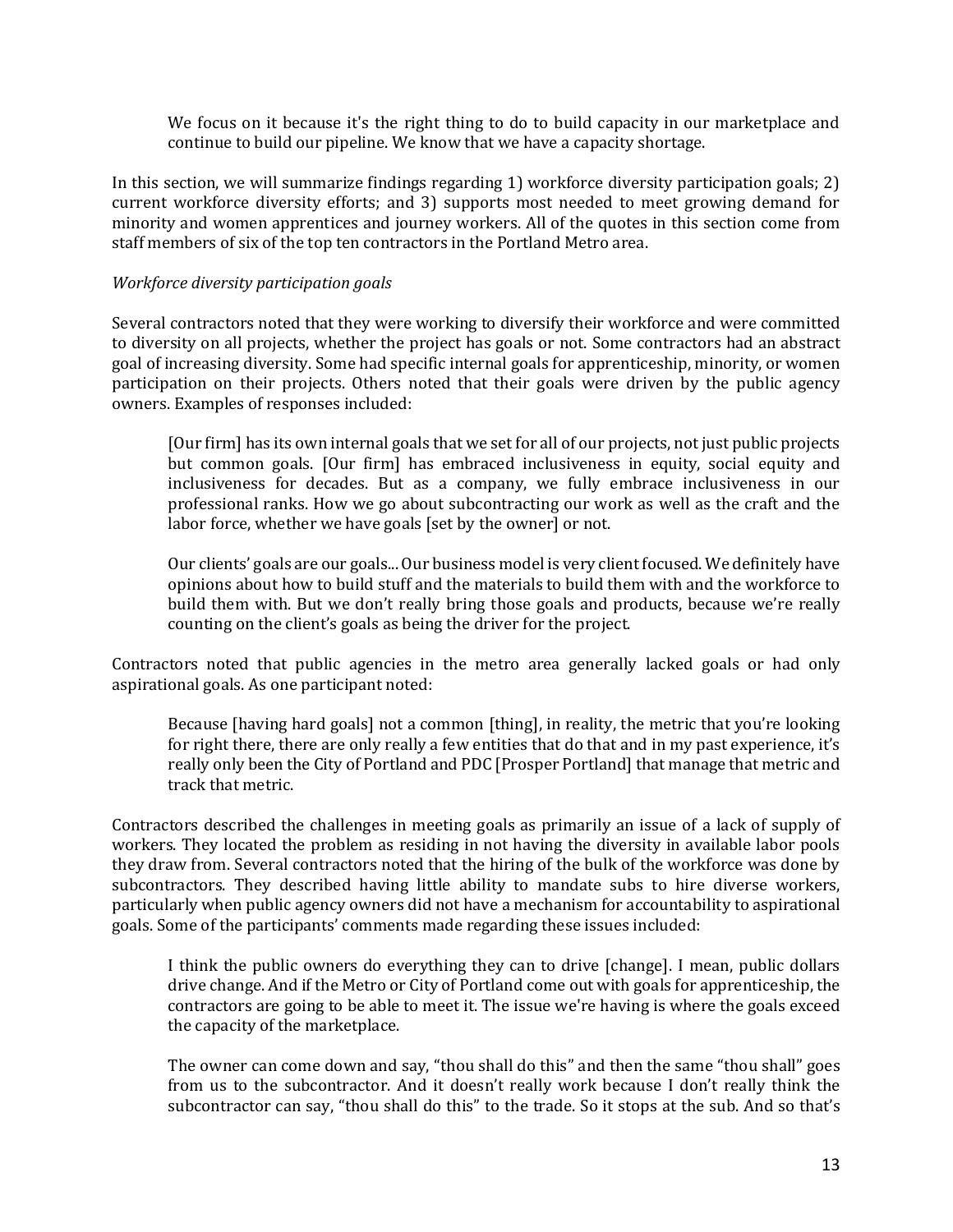why they're a critical connection point to actually get to the end trade. The subcontractor cannot say, especially if it is union, that "you will do this, union hall." Union hall is going to say, "uh, we'll give you what we give you. Don't tell us what to do." I would be really curious to see what their point of view is on that as well. But for us, our medium between the trades and the general contractors and obviously the subcontractors. On 95% of the work.

We work with our subs quite a bit in making sure they know that it's important to have women and minorities on our projects. But when we have documentation that they're requesting these folks from the halls and there's no one available. So for this project, specifically, we took a lot of documentation. And all of our subs, our first tier subs did about when they contacted the halls what they requested and the feedback that they received. So that's the good faith effort that we make them go through to demonstrate that they tried hard to meet the goals, going through the unions. We have good relationships with the unions. I think they mean well, but they're not able to produce enough.

One participant reported that some subcontractors are unwilling to work on projects with workforce goals because of the additional paperwork. However, this was generally attributed to the current construction market. As they stated:

So I'd say the one other thing on workforce is precluding some trades from the market. There are trades, particularly nonunion trades that have chosen no longer to bid work that has workforce requirements. They do not want to deal with paperwork. They don't want to argue about it. They don't want the union in their business. You know that game will change in two or three years when all the private rates up. When all the private money market dries up, they'll talk a different tune. But right now, you know our sub base is significantly diminished.

Contractors focused on the long view, past the current construction boom into the next slowdown, in discussing increasing the construction workforce. One participant was concerned that ramping up capacity now would lead to too many people out of work or leaving the industry in the future: "The last cycle really crushed us, you know. It like took a lot of workers out that didn't come back. On the one hand that created this enormous demand we face now, but what's going to happen two years from now?" They went on to say later in the interiew:

When things are slow, the apprenticeship requirement is almost its own enemy in the same way. You're generating more apprentices than the economy needs, because you're mandating a certain percentage but there's only X number of workers being employed. Some of the attrition when things were really slow were, they journeyed out, they didn't have a home. They finished the apprenticeship but they never got a job. And that's part of where the workforce went.

Another participant had a more optimistic view, suggesting that increasing the number of women and minority workers now might have positive effects for the long term:

Another way you could think of it is that over the next five and seven years, if female apprenticeship hours and minority apprenticeship hours become a benchmark for public clients, as the work slows down and maybe the public work becomes a larger portfolio of that work, those individuals, minority apprentice hours and female apprentice hours will be the ones that continue to stay engaged and grow in those roles.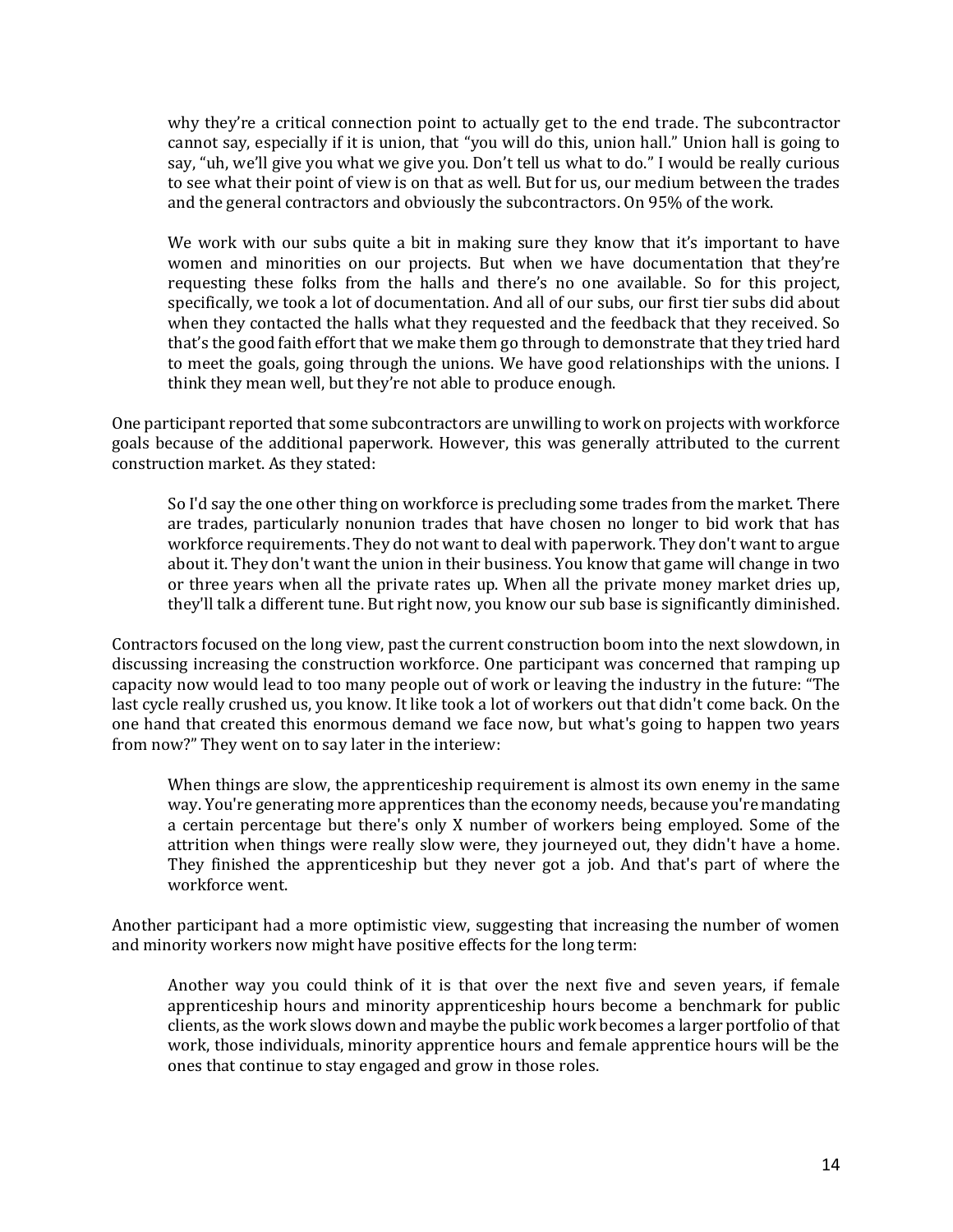The majority of representative from contractors interviewed noted that meeting goals for female participation has been particularly challenging. As one participant suggested:

I think it's just lack of females in the workforce. There's just a shortage. The demographics don't match the goals. I think [our firm] and firms like us are promoting to women great career opportunities in the trades. And we're hopeful that that's going to improve through programs like ACE mentorship<sup>9</sup> and others. But right now there's just a real shortage of women in the trades.

Participants had differing accounts of how difficult it would be to collect and analyze workforce diversity data. As one contractor noted:

[The subs] will say that it's more paperwork. I don't think, it's a very simple process. I mean, when the certified payroll comes in, it states the diversity. It states male or female. It states whether you're Caucasian, Mexican. It breaks that down for you on a certified payroll, so it's not difficult to get. It could become, in a payroll scenario, at the end of the month and they're trying to get their billing done." Oh, by the way, I have to turn in this report, too." They might sometimes complain that it's burdensome in that, but I don't think it's a major issue. I don't think so.

On the other hand, another participant noted that they had difficulty with their subs learning the system for tracking workforce data and needed additional technical assistance:

Systems like the Elation System we've struggled because they have to log in themselves, so they have to have a certain amount of technical savvy just to start. And then they have to do it themselves. We can be on the phone with them. We can try and help them walk it through. But it's a little different than saying, you know "Phil was here for seven hours, write seven hours, he's an apprentice, not a journeyman. Fill in journeyman. He's African American, fill in African American." It seems relatively rudimentary to those who set it up because they're technical people and to them that's very straight forward. But a lot of these folks are, you know English is a second language. There's things that they don't have and so we tried, especially with the Home Forward projects, to try to figure out a way to get them some technical support from Home Forward or from someone. And that's been a mixed bag.

One participant noted that sometimes there can be a challenge in meeting both MWESB goals and workforce goals, as some MWESBs are not equipped to track workforce data. They said:

You mentioned before the two sides of the coin, the trying to get outreach to business, but also trying to get outreach for workforce. Often those work counter to each other. We take some chances when we do those projects on the subcontractor side sometimes, because we need to get, we need to create better outreach on the subs themselves. [MWESBs] are less sophisticated in their own internal tracking systems. The ones that haven't been experienced in the markets. Certainty there's plenty of sophisticated advance subs that are as on par with everybody else if not ahead. But when we're kind of looking at reaching and going okay, well we'll see if this one can work, we don't really know them, they seem to understand the work, but maybe they don't understand the whole, the overlays. And overlays meaning like the workforce type stuff.

 $\overline{a}$ 

<sup>9</sup> For more information on the ACE Mentor program, se[e http://www.acementor.org/](http://www.acementor.org/)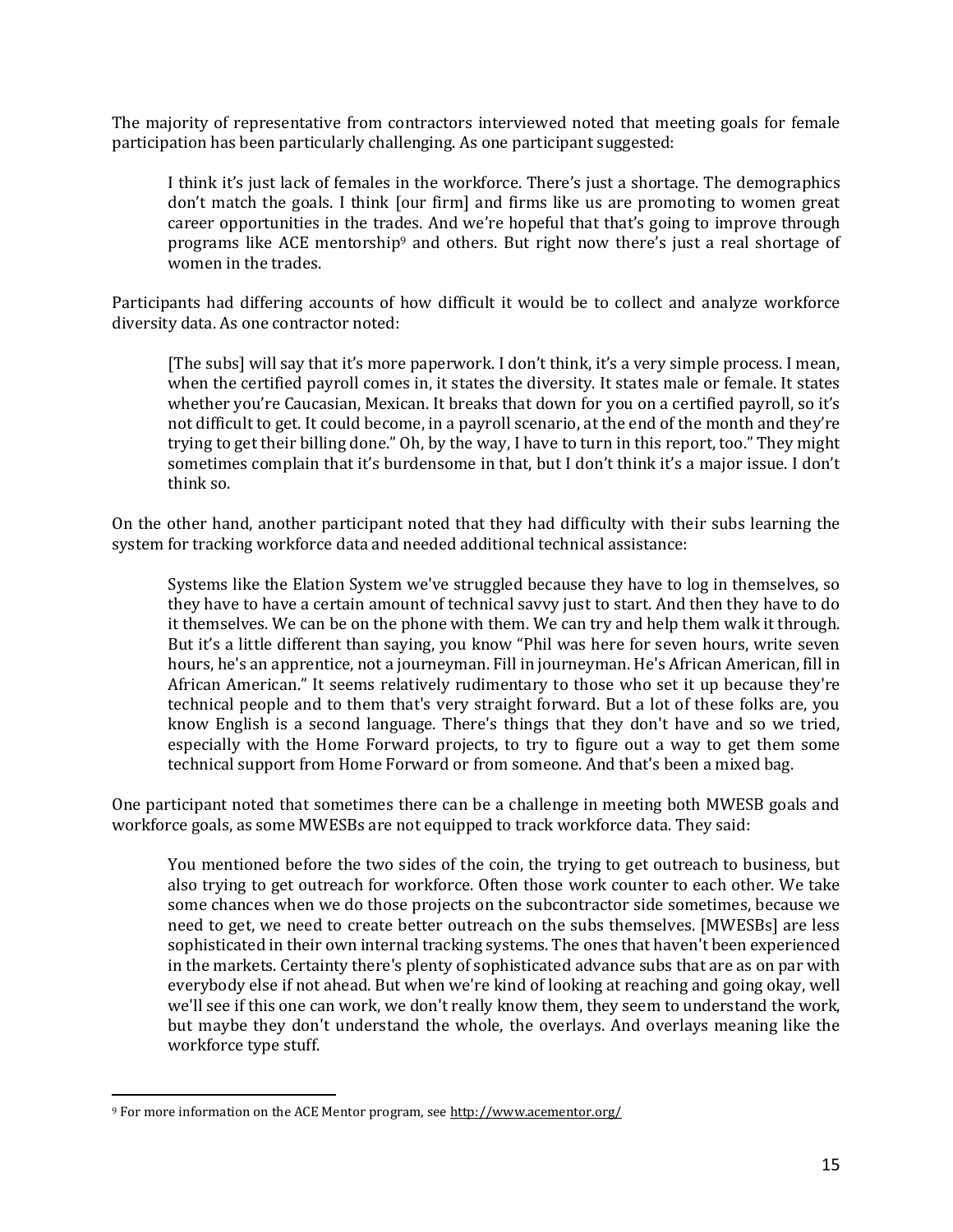#### *Current workforce diversity efforts*

Contractors identified several strategies their firms engage in to promote diversity and inclusion in the construction workforce. Responses primarily focused on promoting the construction workforce on marketing careers in construction in schools. Many participants reported that representatives from their firms did informational sessions for elementary and middle school students to "plant the seed" of a career in the trades. As one participant said:

Regardless, we have to start planting the seed here [in the schools]. The community has to plant the seed here to build the other end of the conveyor belt for the people coming in, because we're disadvantaged in a sense that we do not have enough people to do the work that is in place, period. That is the major obstacle associated with this is that we need more people coming through the pipeline to make these things happen.

Several firms described their specific outreach to women. One participant gave attention to current efforts to promote respectful workplaces:

There are also trade careers where you can go to technical schools and learn the trades, and how you don't have to necessarily be the strongest person in the room in order to be successful in the trades. Especially some of the skilled trades, like plasters and electricians and things like that, low voltage installers, go to a two-year trade school or just go through an apprenticeship program, you can have a great career and a safe career. And we also talk about respectful workplace. And I think what holds back some females in the construction industry is that just the general language, and the way you're treated and the fear of catcalls and all that kind of stuff that you see historically. We talk about respectful workplace training so that they feel comfortable that they can work in a construction environment in a safe way and not be subjected to that type of atmosphere.

Many participants also noted that their firms were involved in the ACE (Architecture, Construction, and Engineering) mentor program, which educates high schools students about careers in architecture, construction, and engineering by connecting them with mentors from industry. As one participant described:

Well, it's purpose is to fill the gap left by public schools, exposing young people to the trades. So architecture, construction, engineering, is what it stands for… I don't think it's in its charter to specifically focus on minority kids. But there's lots of them. And there's women.

Similar to public agencies, many participants representing contractors noted that their firms supported regional construction workforce diversity by supporting organizations such as Worksystems Inc, and pre-apprenticeship programs (Oregon Tradeswomen, Constructing Hope, and Portland Youth Builders). Some also reported being involved in workforce efforts led by NAMC-Oregon, OAME,<sup>10</sup> or AGC,<sup>11</sup> (organizations primarily focused on contracting). Some contractors reported participating in yearly events such as the Diversity in the Construction Trades Summit and the Women in Trades Fair.

Like the representatives from public agencies, several participants noted being involved with CAWS. As one participant described:

 $\overline{a}$ 

<sup>10</sup> For more information on the Oregon Association of Minority Entrepreneurs (OAME), se[e https://www.oame.org/](https://www.oame.org/)

<sup>11</sup> For more information on Associated General Contractors (AGC), se[e https://www.agc-oregon.org/](https://www.agc-oregon.org/)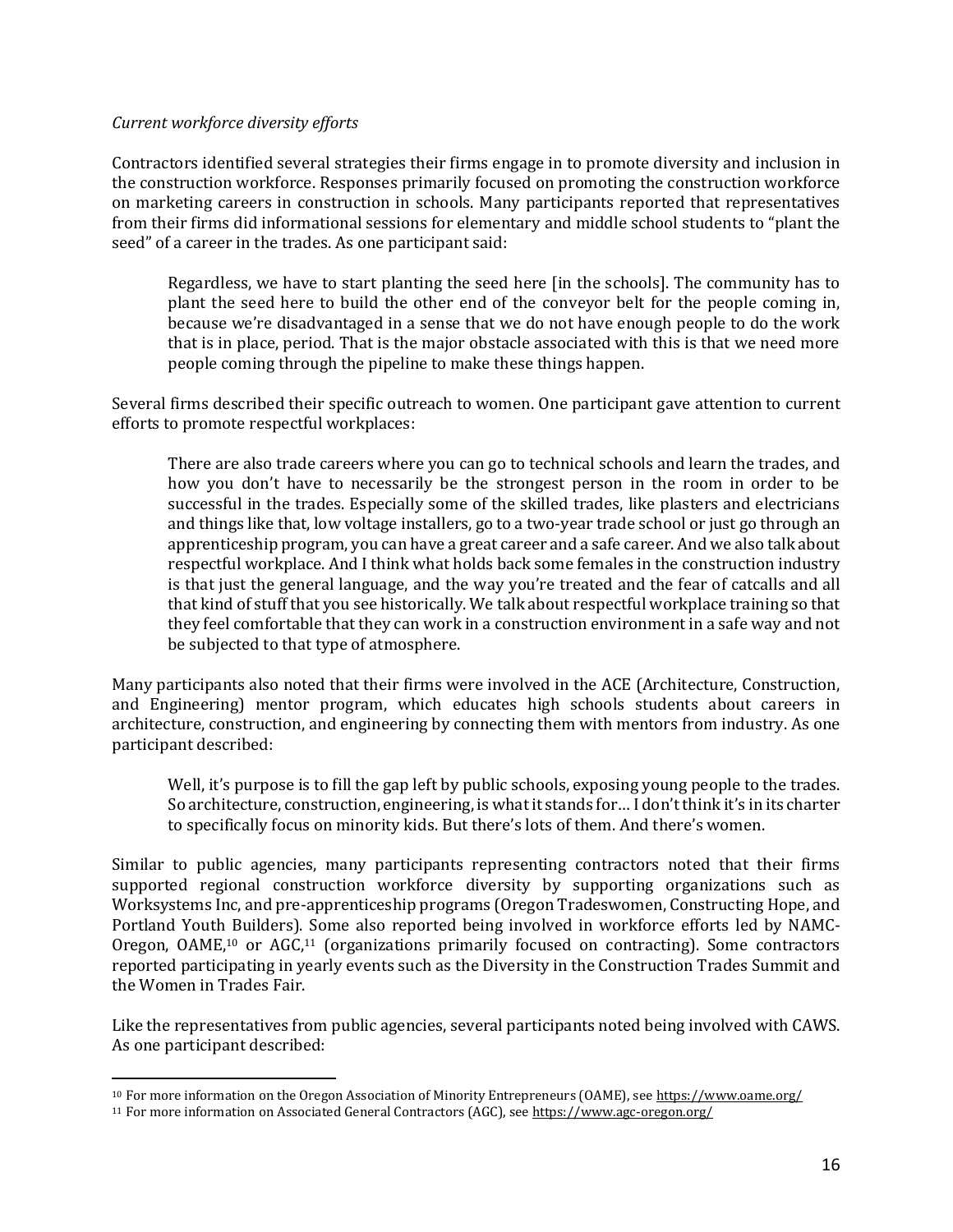[CAWS] really was hatched to do exactly what some of the things you're talking about: look at supply and demand in the same paragraph as opposed to just the demand side. At the time, fifteen years ago or whenever CAWS started, it was kind of whipped your head back. Because everybody was always just saying, well, "we'll demand this." And let supply take care of itself. So we're active with the Construction Apprentice Workers Solutions.

Representatives from contractors rarely reflected on policies and processes on their own job sites when asked about their firm's efforts to improve diversity in the construction workforce. However, one participant noted that contractors have a role to play in retaining diverse workers by hiring them and keeping them steadily employed:

Well you know the only thing that comes to mind to me is, and it doesn't just have to do with the trade workers, it has to do with every worker, is that you always need to be thinking of maintaining the person. You need to hedge towards diversity. And what I mean by that is you need to be preferential to making a minority hire or a female hire in our construction industry which is male dominated, when everything else is equal. And so what that means in a trade context is, when it's time to reduce staff, you got to make hard decisions, right. So I just think again you've got to hedge towards keeping the female crew member, keeping the minority crew member, assuming everything else is equal.

## *Supports most needed to meet growing demand for minority and women apprentices and journey workers*

Representatives from contractors offered suggestions for policy and process solutions to help improve workforce diversity efforts that were in many ways similar to public agencies, but with a focus on different supports in some of the key areas.

Box 2. Suggestions for supports most needed by contractors to meet growing demand for minority and women apprentices and journey workers

- Improve and ensure a transparent system for reporting and monitoring of workforce goals
- Create consistent opportunities for connections across sectors to collectively problem solve
- Adopt shared policies and processes across agencies
- Sustain a regional investment in the construction workforce pipeline to promote recruitment and retention of diverse workers

*Improve and ensure a transparent system for reporting and monitoring of workforce goals*. As noted above, some participants noted that subcontractors had challenges using the current systems for tracking workforce data. As one participant stated:

Technology needs to happen. That's your most likely path to success. Five years from now, another generation starts to get a little more advanced. We start to see some turnover in the trades, we're not going to always have the same guys and women in leadership. I think part of the problem is interface. And I see this actually in a lot of construction systems that were built around a whole DOS model or something like that where you have to have a certain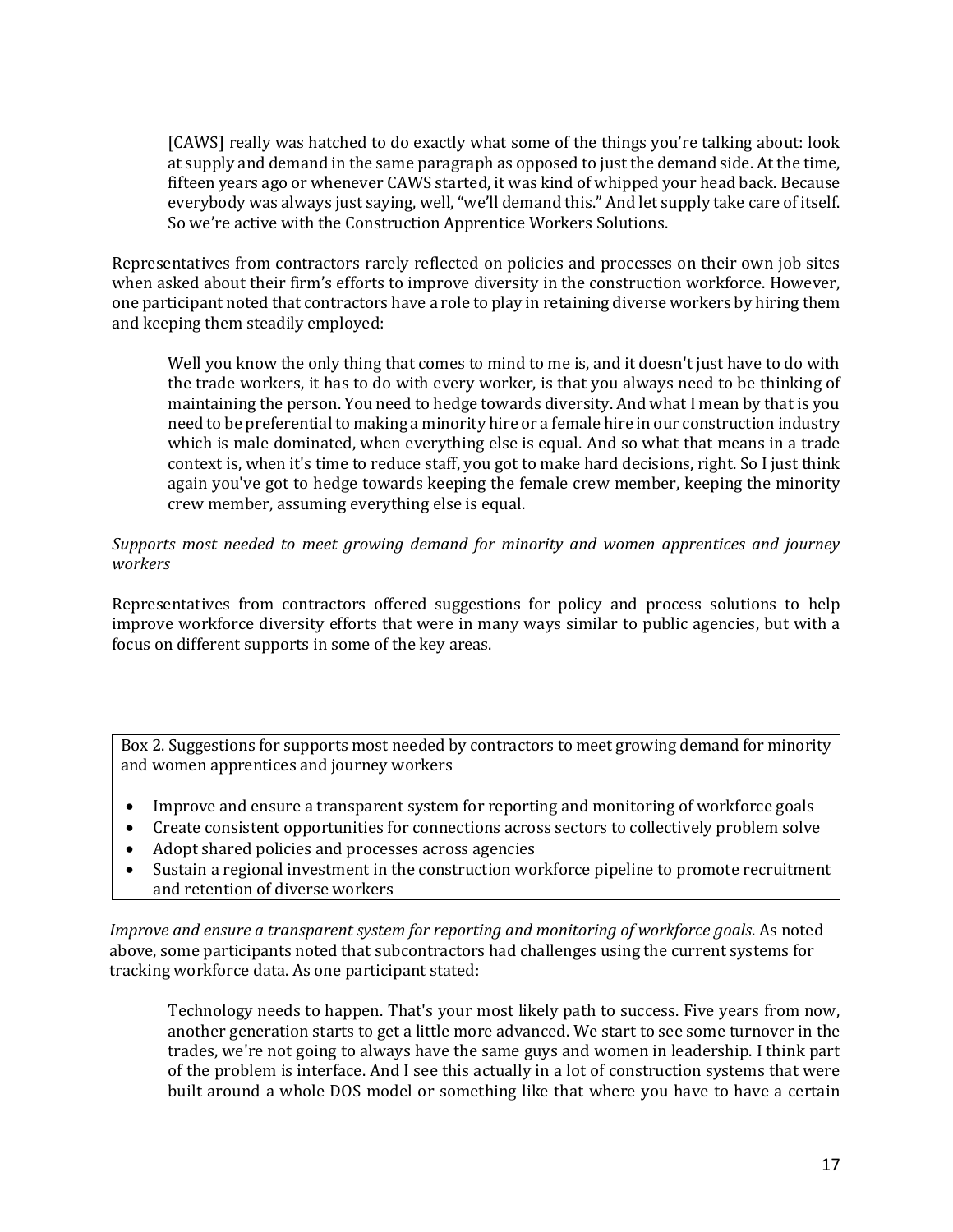comfort with computers just to even start, where people are used to more like a web interface now. It's hard to explain in simple terms but a digestible field, like Facebook kind of interface, where it's leading them through it more than expecting them to basically enter information in a database. That's what it's asking for. The front end looks like something else. And it takes them through fill, name, check, social security, check.

One participant noted that getting timely data on project workforce participation is critical for course-correcting during a project. They noted:

So [one public agency] in particular tends to report six to eight weeks after the period that the time it's occurring in. So you're playing chase with the subs. First you have to find out whether the information was accurate. So first you got to validate whether their numbers match whatever your site calculations say. We've had times where at the end suddenly the stuff just nose dives, but there's no longer any time to make it up… I don't need it to be real time, but I need it to be within, you know time before the subs off the project… Because some subs are only there, roofers for instance, three months maybe. By the time I have a report on them, they're gone.

If a shared system is not adopted across public agencies in the region, some additional technical assistance resources could be provided, particularly for subcontractors. As one participant noted:

I would say knowing what the connections to resources are would be helpful like, for example, you know like a subcontractor that just really needed additional IT support beyond what we could give them. Is there a resource out in the community that could direct them to, say go see this guy, he could really help you with this.

*Create consistent opportunities for connections across sectors to collectively problem solve.* Like representatives from public agencies, contractor representatives also noted that they would benefit from structured opportunities to engage with stakeholders. The following are representative examples:

Whenever we are in the meetings with these public partners, like apprenticeship programs, CAWS, it would be nice to have other representation there from the agencies, the government agencies, so that you can hear directly from our perspectives instead of having it kind of go through a second or third translation of what was discussed.

Well, opportunities to interact with organizations and communities that we don't naturally interact with [would be helpful]…CAWS did it for awhile. And CAWS has really kind of lost a lot of its momentum. But it was a place to be in a room with the heads of these preapprenticeship programs and get to know them and other contractors, and the subs and the unions and the owners. So that notion of, okay, you have this problem. I have this problem. Let's see. Maybe I have an idea that helps you. And you have an idea that helps me. And we're all in this together when it comes to making a better community. And so there's that convening or that way to connect that would be outside.

Like representatives of public agencies, representatives of contractors questioned the utility of having goals that were not set based on current data about the available workforce.

When there are goals set for levels of apprenticeship, or levels of females in the craft, representation levels of people of color in the craft, maybe anecdotally it's our observation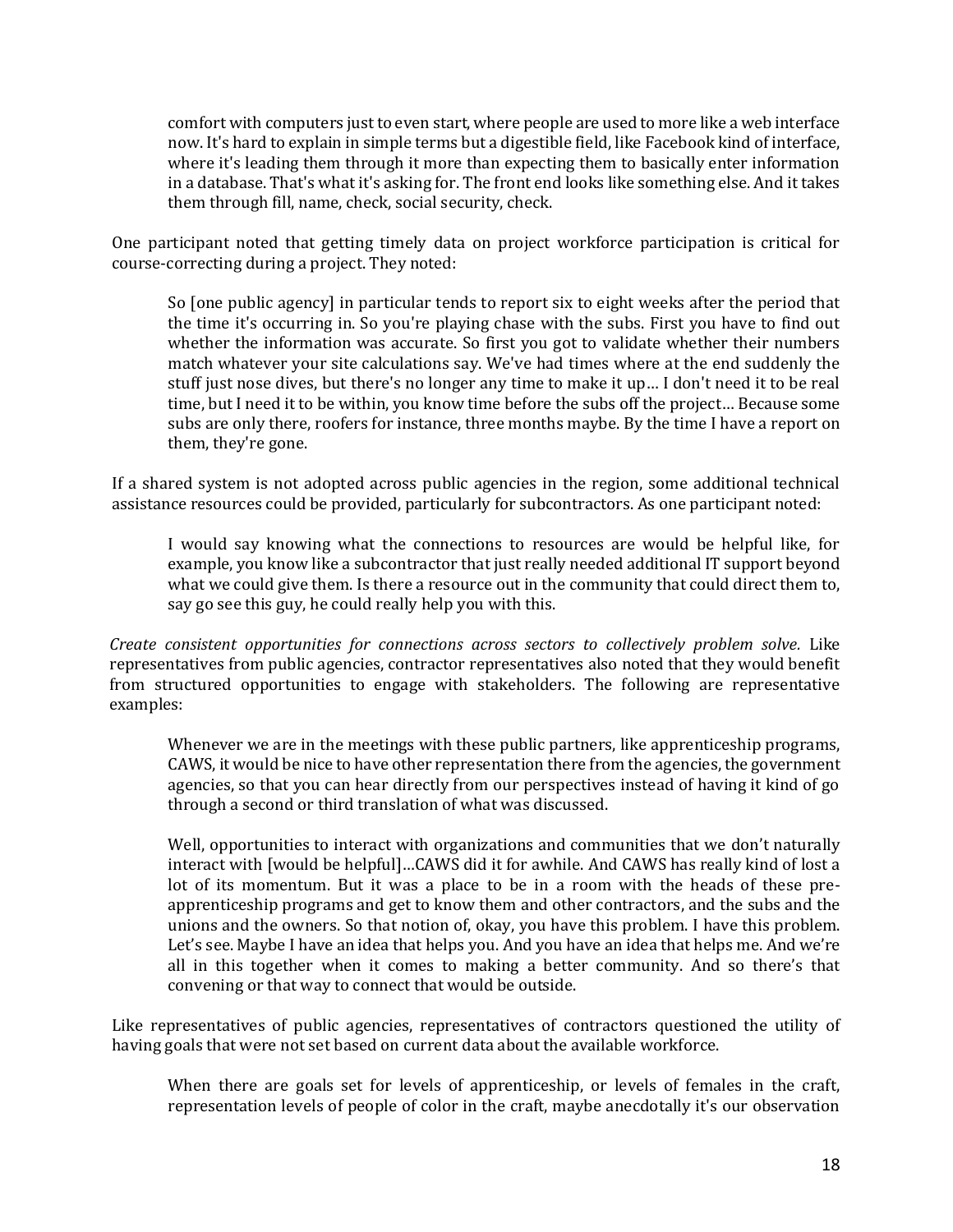that sometimes those goals are set without really an assessment of "do we have that in the market?" Coming out of the gate, is there ever a chance that we could achieve those? Now certainly there is a duty of the construction community to work with workforce providers to develop that supply chain. So there needs to be a stretch goal. But a lot of times we'll look at that and go, "how did they come up with that goal?" Because, you know, our track record where we've had robust programs we haven't even come close.

*Adopt shared policies and processes across agencies.* Several participants noted the challenges with different agencies having different policies, processes, and workforce goals, as in the following example:

I'll speak for the industry now with some confidence that if there were other contractors here they'd be nodding their heads up and down. Government agencies…public agencies, who do a lot of construction in the Portland Metro area have frustrated the heck out of the construction community by not being consistent, by not talking to each other, by always reinventing a new way of doing [things]. It's like you're never letting the concrete set. You're never saying, "we got this ship, let's sail." It's always "let's reinvent it. And we'll have our own version and it will be better than the next guy's or different or… "Good god!... So, I believe that more collaboration and consistency on goals, processes, definition of success. I like statistics as much as the next guy. So let's land on what success looks like statistically. And also, what gauges of success you may have beyond pure statistics. That would be a helpful thing.

Another participant noted that there was variation within and across public agencies in how workforce diversity is counted:

I think one issue related to that too is that there's no consistency on how workforce hours are counted. Like for example, if you have a woman who's also a minority, some agencies will let you count that as women and a minority. And some agencies will not. And the answer is rarely consistent, even within the same agency. And they typically pick minority first. So the filter drops out women that would otherwise add to your numbers.

*Sustain a regional investment in the construction workforce pipeline to promote recruitment and retention of diverse workers*. As noted above, contractors primarily described involved with workforce development in the K-12 context. Thus, the suggestions for additional supports needed primarily focused on increasing contact with public school students.

One participant highlighted a program that would potentially help diversify the construction workforce pipeline:

So Prosper Portland has a very interesting program that they are just beginning. So I believe, if I remember right, it's a joint program between Metro and Prosper Portland where they are actually giving, basically, scholarships to people to be able to support their families while they go to trade school, or they become an apprentice or something like that. So it might be childcare or grocery money, or wherever it might be. Because they're finding that people cannot step away from their jobs to get more education or more training to better them in the future. So if a lot more public agencies were to support programs like this and they all teamed up, I think it could make a huge impact in the community.

#### **Building trade associations**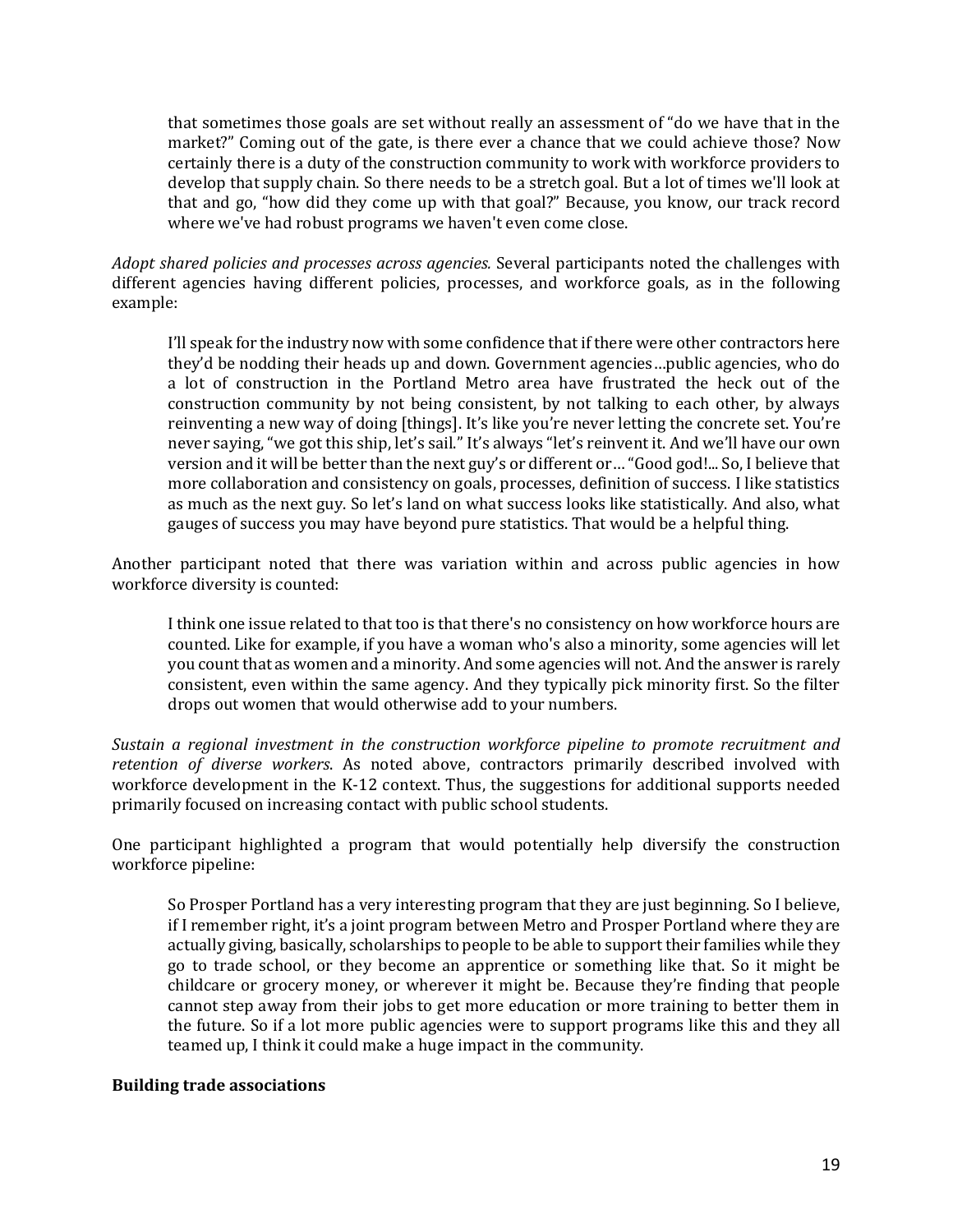The two representatives from building trade associations interviewed for this study had views that overlapped with but were also different from representatives from public agencies and contractors. In this section, we will summarize findings from the building trade association staff interviews regarding 1) workforce diversity participation goals; 2) current workforce diversity efforts; and 3) supports most needed to meet growing demand for minority and women apprentices and journey workers. All of the quotes in this section come from the staff members of building trades associations.

## *Workforce diversity participation goals*

The representatives from the building trade associations agreed that enforceable goals with monitoring were the only effective goals. As one participant stated:

[We have a] CBP which is the Community Benefits Plan and a CEIP, which is focused completely on contracting equity and inclusion. There's no accountability, no compliance. There's no oversight. There's no, there's nothing. There's no penalty for noncompliance.

One participant noted that having a management, labor, community oversight committee was necessary for addressing barriers to meeting goals:

[Committees result in] people encouraging others to do the right thing and actually having the state appropriate apprenticeship programs at the table. Whereas, a contractor could show up and go there's no women available out of my dispatch. Well, Connie's program [Oregon Tradeswomen], Pat's program [Constructing Hope], go and meet the builders, when's your next class graduating? In three days, in a week. You want an iron worker, you want an EIS, whatever it is. They can provide it with some encouragement from the project manage and labor management oversite committee. If the community oversite is left out, there's no real motivation to change things.

# *Current workforce diversity efforts*

Like representatives of contractors, representatives from building trade associations primarily focused on workforce development in the K-12 context. As one participant described:

We're getting a lot more students applying to the apprenticeship programs that have high school diplomas rather than college degrees and debt. This is helping us reestablish that relationship with the school districts and recreating the pipeline to the trades. This does work. Some of the schools don't have laboratory space for their CTE classes. A lot of our training programs have offered up space in their program. The only thing we had to figure out was logistics on getting the students to the training centers, the colleges.

So I do as many careers fairs, high schools, middle schools, community colleges, the Urban League. The Northwest Youth Expo. We were at the Blues Festival, we had a booth. We're gonna be at the air show I believe. So any and everywhere we can go to promote. I mean we're in Vancouver. We're in Hood River. We're in the Dalles. Wherever we can go to promote career choices that don't include college that's where we go. Wherever I hear about it. The mindset that permeates high schools now is that unless you have grades good enough or you plan to go to college you will be a failure. That's the message being sent.

One participant also noted that they were engaging in an effort to address harassment and discrimination on job sites in order to promote retention of diverse workers.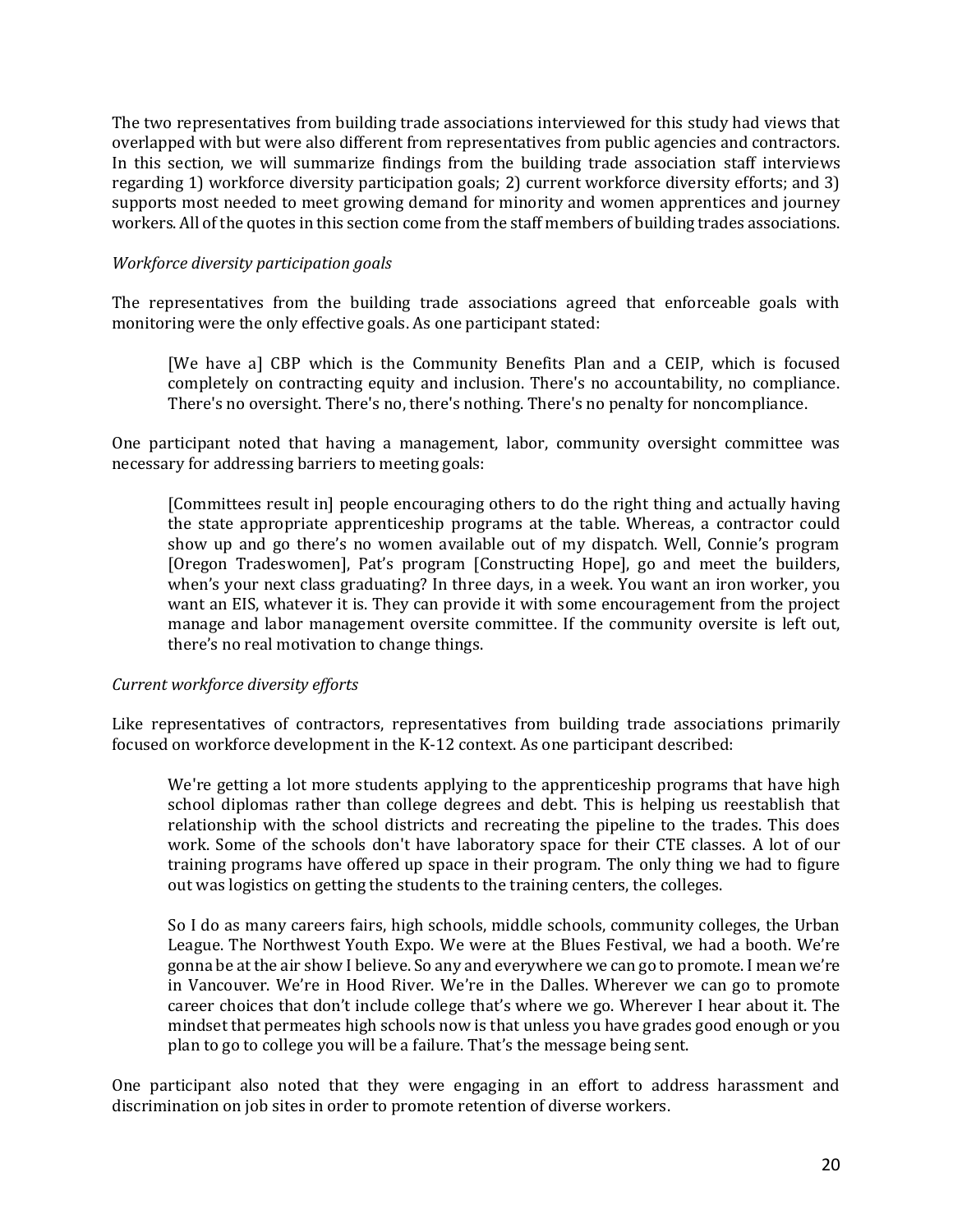So, we're doing something called Positive Jobsite Culture Curriculum. Four of us went through Green Dot training.<sup>12</sup> We are promoting a safe and productive worksite where people feel valued and willing to come back the next day. Wanting to come back. And it's not just about money. It's about something they're passionate about. We're working within our industry to develop curriculum, that we're then going to take to the contractors. We have formal leadership training monthly out at our training center, where we have foremen. And we talk about diversity and we talk about being good leaders and using your words and not yelling and cussing at people and treating folks the way you want to be treated. And you know, new methods of doing work and how important it is that diversity these days, means that not just gender and people of color. It means the new crop of apprentices have no experience in the trades.

## *Supports most needed to meet growing demand for minority and women apprentices and journey workers*

Box 3. Suggestions for supports most needed by building trade associations to meet growing demand for minority and women apprentices and journey workers

- Enforce contract goals, with consequences for non-compliance
- Improve and ensure a transparent system for reporting and monitoring of workforce goals
- Adopt shared policies and processes across agencies
- Sustain a regional investment in the construction workforce pipeline to promote recruitment and retention of diverse workers

*Enforce contract goals, with consequences for non-compliance*. Like staff of public agencies, staff of building trades associations believed that contract goals must be monitored and enforced to be effective. As building trades association staff members stated:

if you have aspirational goals and there is no true method of enforcing what the aspirational goals are and you don't have the cooperation of the people running the work: the developer, the owner, you're going to get what you've always gotten, which is pretty much what the City's gotten.

For each project, there should be a management oversight committee to identify deficiencies and course correct. That's the whole purpose of labor management committees. And that's one thing that this City fights against every time is to have any kind of labor management oversight committee… So a community labor management committee to look at something like that would have to have someone from the pre-apprenticeship world on the committee, someone from labor, for sure, on the committee. Somebody from contracting world, the providers themselves would have to be on there. Whether it's a minority contractor or whether it's a contractor association could be either one or both. Definitely you want the public contracting agency to have representation at the table as well, as well as a general contractor, probably the general contractor for each one of the projects that are selected should have a representative. If you are requiring this on just one project that that project's general contractor, but if you have several projects, I think you need to bring each one of them in.

 $\overline{a}$ 

<sup>&</sup>lt;sup>12</sup> For more information on the Green Dot program, se[e https://alteristic.org/](https://alteristic.org/)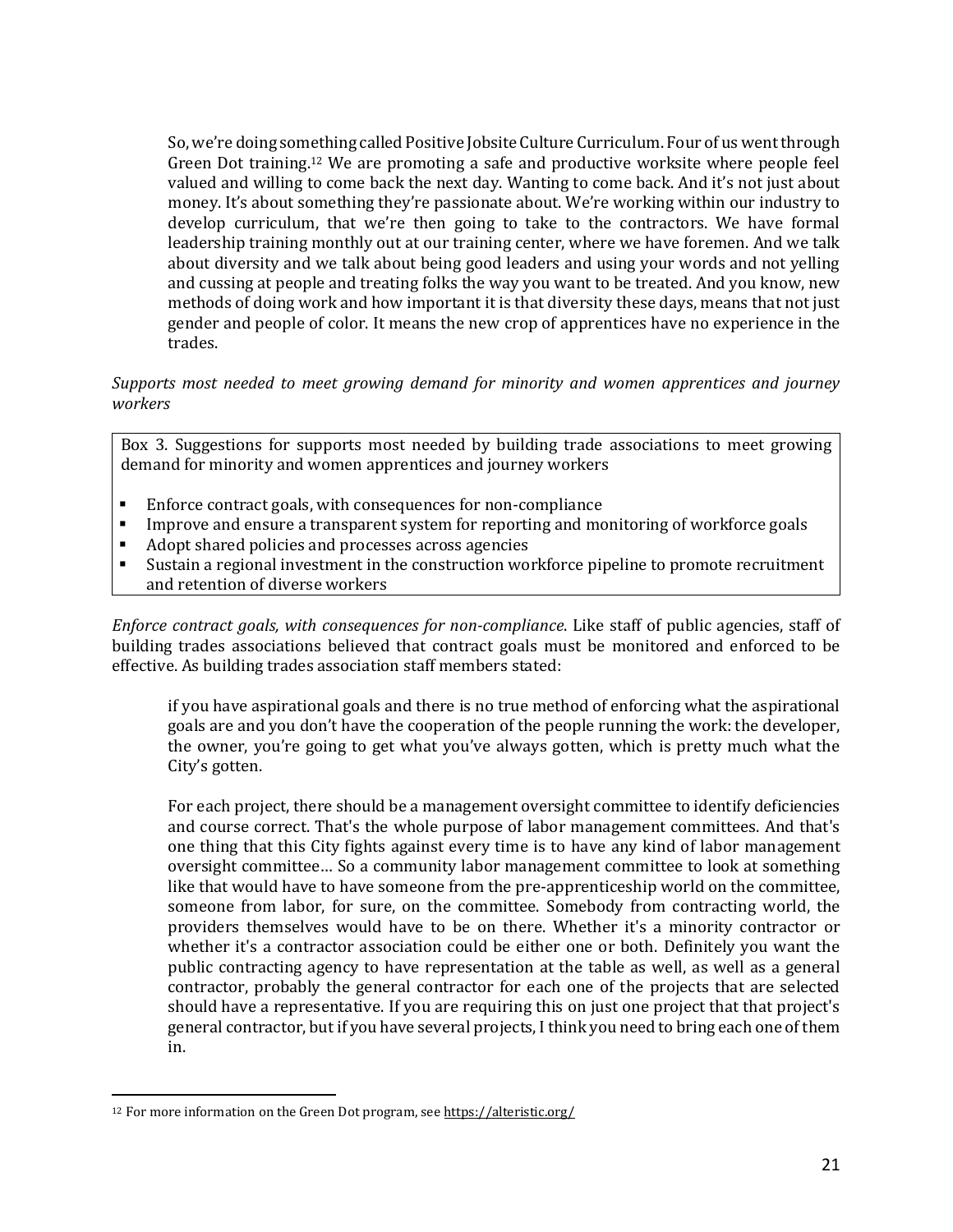*Improve and ensure a transparent system for reporting and monitoring of workforce goals*. Like members of other stakeholder groups, trade association staff also noted the need for a better system for reporting and monitoring workforce data and goals. One representative of a trade association reflected on what would be needed to effectively monitor participation goals: "Some of it is tracking data. Some of it's going to be adding a couple lines to the certified payroll that's required already on the project. Just adding a couple lines and making sure that all of the subcontractors are filling it out properly. You can probably create reports. You'll have someone doing the data entry to create the reports that are going to the committee." The participant went on to note it was important to have disaggregated data: "You need someone who is going to track the data in a way that is disaggregated so that you can see how many women, how many women of color, how many African American, how many Native, you know, the whole gamut. You need to see everybody."

Another participant noted it is very possible to have detailed data, but it depends on improving the process: "Because the City of Portland, for example, told us, with their reports, that this is the only way that we could get it. Well it's not disaggregated. Well Hoffman sitting at the table said, 'Well, excuse me, but we give it to you disaggregated, by name, by craft, by leveling craft.' That's how they give it to the city. The City would put it into the cement mixer and they'd come back with a lump number."

*Adopt shared policies and processes across agencies*. Like many representatives of public agencies and contractors, representatives from building trades associations commented on the utility of having shared policies and processes, including shared workforce participation goals, across agencies. Representatives from building trades associations stressed the need for enforceable participation goals with requirements for tracking and monitoring. The following statements illustrate these ideas:

I would love to see some conformity of goals and ways to achieve their goals. There are a lot of public contracting agencies that set very lofty goals, but they're window dressing. They're nothing more than window dressing when they have no structure to accomplish their goals. No mechanics built into any kind of rules around their procurement.

Everyone uses the same goals; there are a number of people in this community some young, some middle aged, some old who have done this for years and if you use the experts, they'll tell you, for example they set a goal of six percent for women when you know half the workforce is women. I don't think so. You can set a more realistic goal and if you don't reach it you have all the enforcement in place to achieve those goals; you may not get there the first year, the second year, but the third year, you'll get there… We know that there's not a ton of women in the trades; we lose more women than we keep because there aren't hard goals on jobs to keep them there. You've got African Americans; you've got Native Americans; it's easier to keep what they've got than to actually enforce having a welcoming safer, productive work site that includes everybody who can do the work; so you have collective goals that you've come up with and not lower the bar but raise the bar.

*Sustain a regional investment in the construction workforce pipeline to promote recruitment and retention of diverse workers.* When discussing the construction workforce pipeline, representatives from building trades associations focused primarily on investment in retaining apprentices. As noted above, participants addressed the challenges that women and racial/ethnic minorities can face on job sites. They indicated that a focus on retention (for example, the respectful workplaces programs) would help promote workforce diversity.